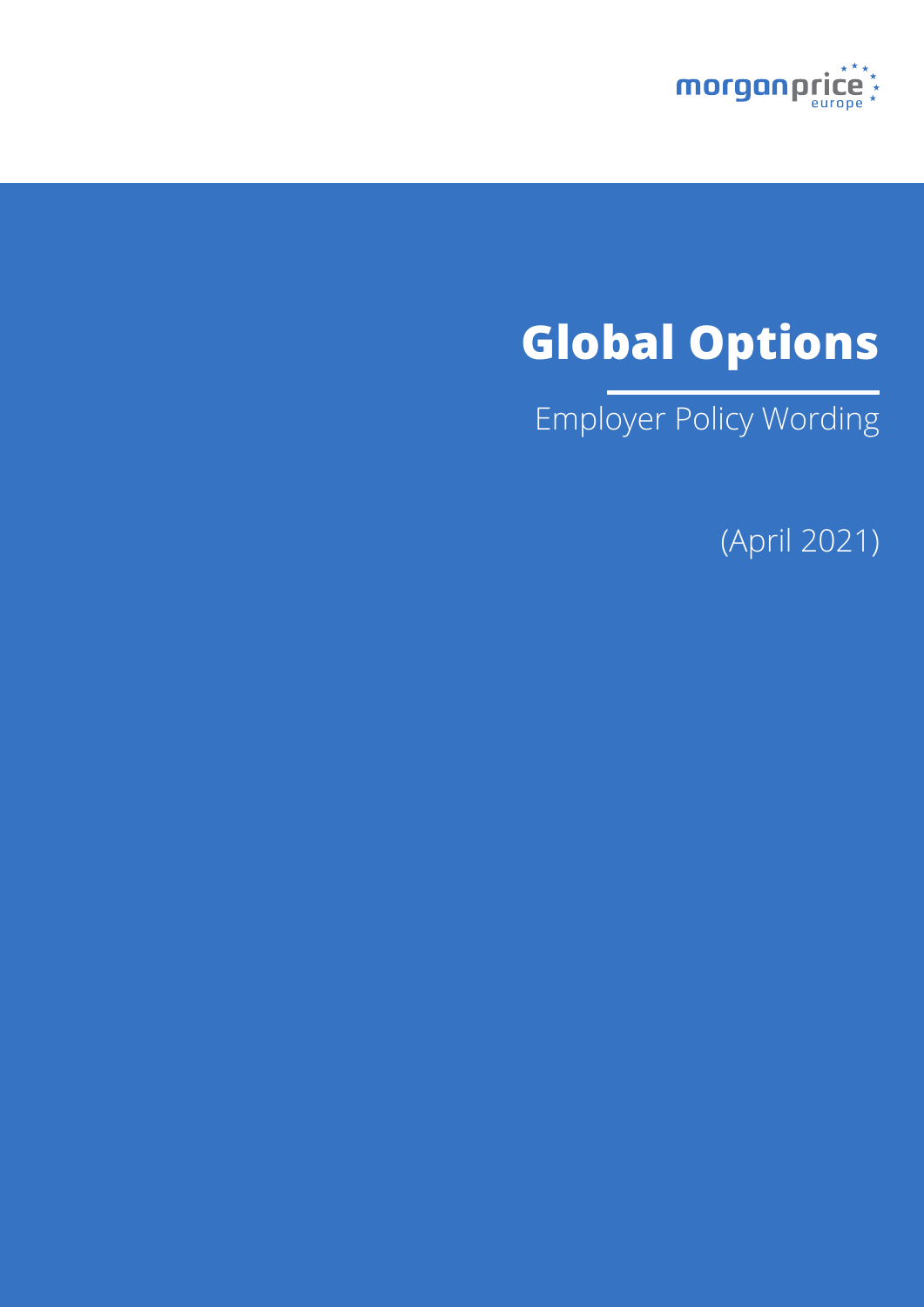

## **Contents**

## **1. Introduction to this policy**

- a. Contract of insurance
- b. Provision of insurance services and benefits
- c. Understanding the scope of this insurance
- d. Our promise of service
- e. Cooling-off period
- f. Queries on this policy
- g. Data Protection & Privacy Notice

## **2. Eligibility**

- a. Who can apply
- b. Conditions of acceptance
- c. Declarations and changes

## **3. Underwriting**

- a. Full Medical Underwriting (FMU)
- b. Moratorium Underwriting
- c. Medical History Disregarded (MHD)

## **4. How to claim**

- a. Emergency assistance/evacuation claims
- b. Claims requiring pre-authorisation
- c. Reimbursement claims
- d. General claims guidance notes
- e. Settlement of claims

## **5. Words and phrases used in this policy**

## **6. General exclusions**

## **7. General policy administration**

- a. Commencement of cover
- b. Adding or removing your employees and/or their dependants
- c. Maintaining cover
- d. Alterations to this policy
- e. Changing the plan type
- f. Policy duration and premium payment
- g. Temporary return to home country
- h. Cancelling this policy
- i. Termination
- j. Death of an employee and/or their covered dependants
- k. Other insurance
- l. Subrogation
- m. Help and intervention
- n. Compliance
- o. Governing law

## **8. How to make a complaint**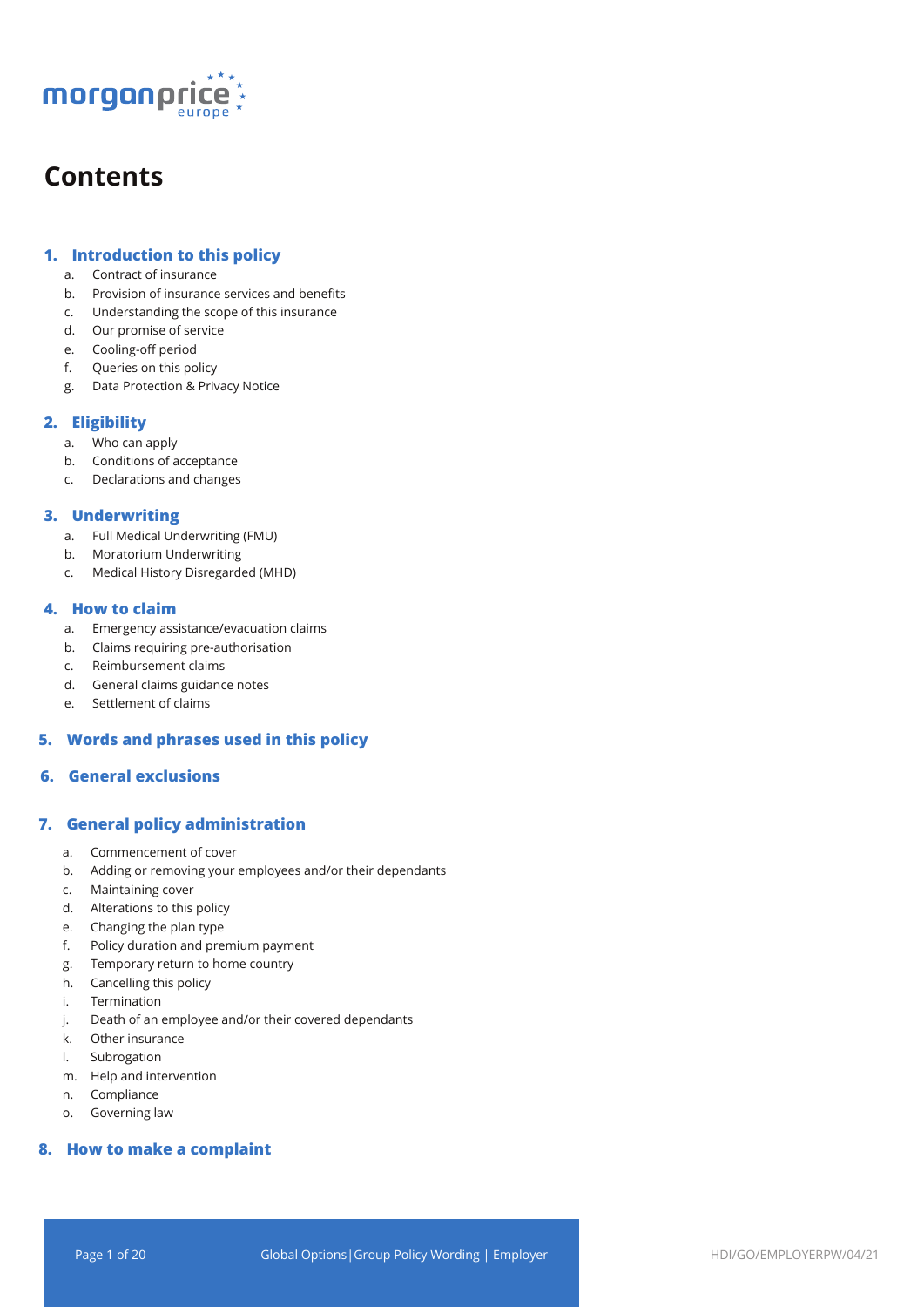## morganpri

## **1 Introduction to this policy**

Welcome and thank you for choosing the Global Options Plan from Morgan Price (Europe) ApS to look after your employees health insurance needs.

Please check the certificate of insurance to make sure that all of the details shown are correct. If any changes need to be made, please let us know immediately.

Take a few moments to look through this policy, including the detailed benefit schedule to make sure you fully understand what is covered by this insurance policy.

This policy has been written using plain language wherever possible and has been designed to set out all the features and benefits of the Global Options Plan in a straightforward and easy to understand format.

If there is any aspect of the Global Options Plan that you are unsure about, please do not hesitate to contact us.

#### **a. Contract of insurance**

The group application form you completed, your employees application forms or membership listing, together with any additional information provided, the employer and employee policy wordings, the group certificate(s) of insurance, endorsements and detailed benefit schedules are all part of the contract of insurance between you and the Insurer, and should be read as one document.

Provided the required amount of premium is paid on the due date, we will provide your employees and/or their eligible dependants, who have been issued with a certificate of insurance, with the benefits set out in the group policy wording and detailed benefit schedule attached to the group certificate(s) of insurance.

The insurance is effective only after we have issued written confirmation that your employees and/or their eligible dependants have been accepted for cover and becomes, and remains, insured in accordance with the terms and conditions set out in this policy.

#### **b. Provision of insurance services and benefits**

This is a list of the different parties involved in providing the insurance services and benefits under this policy:

• This is a Morgan Price (Europe) ApS policy. Morgan Price is responsible for the plan design, the sales, administration (including issue of policy documents and collection of premiums) and general management of this policy.

- The policy is underwritten by HDI Global Specialty SE of Podbielskistraße 396, 30696 Hannover, Germany, which is authorised to carry on general insurance business and is authorised and regulated by BaFin (the German Federal Financial Supervisory Authority).
- Morgan Price (Europe) ApS is the entity appointed by the Insurer to provide the services relating to policy administration, claims handling, case management and evacuation and assistance on this policy.

#### **c. Understanding the scope of this insurance**

You will find details of what is covered and what is not covered in the detailed benefit schedule. Please make sure you read this carefully to understand what is covered and where waiting periods may apply to benefits.

In addition, within this policy wording, there is a list of general exclusions that apply to this policy.

#### **d. Our promise of service**

As a valued customer, you have important rights and entitlements. You are entitled to expect:

- **• Politeness and courtesy.**
- **• Helpful advice and guidance.**
- **• Confidentiality.**
- **• Professional and efficient service.**

At Morgan Price (Europe) ApS, each of our customers is important to us and we believe you have the right to a fair, swift and courteous service at all times. We will always aim to provide you with a professional, confidential and efficient service no matter what your query is.

However, we do appreciate that occasionally things can go wrong. We take all complaints seriously and aim to resolve them fairly and promptly. The information in the 'How to make a complaint' section explains how you can complain and how we will deal with your complaint.

## **e. Cooling-off period**

If having purchased this policy, you decide that it does not meet your needs, please confirm in writing to info@morgan-price.eu that you wish to cancel the policy.

Provided no claims have been paid and/or pre-authorisation of claim costs have been issued, we will refund any premium you have paid.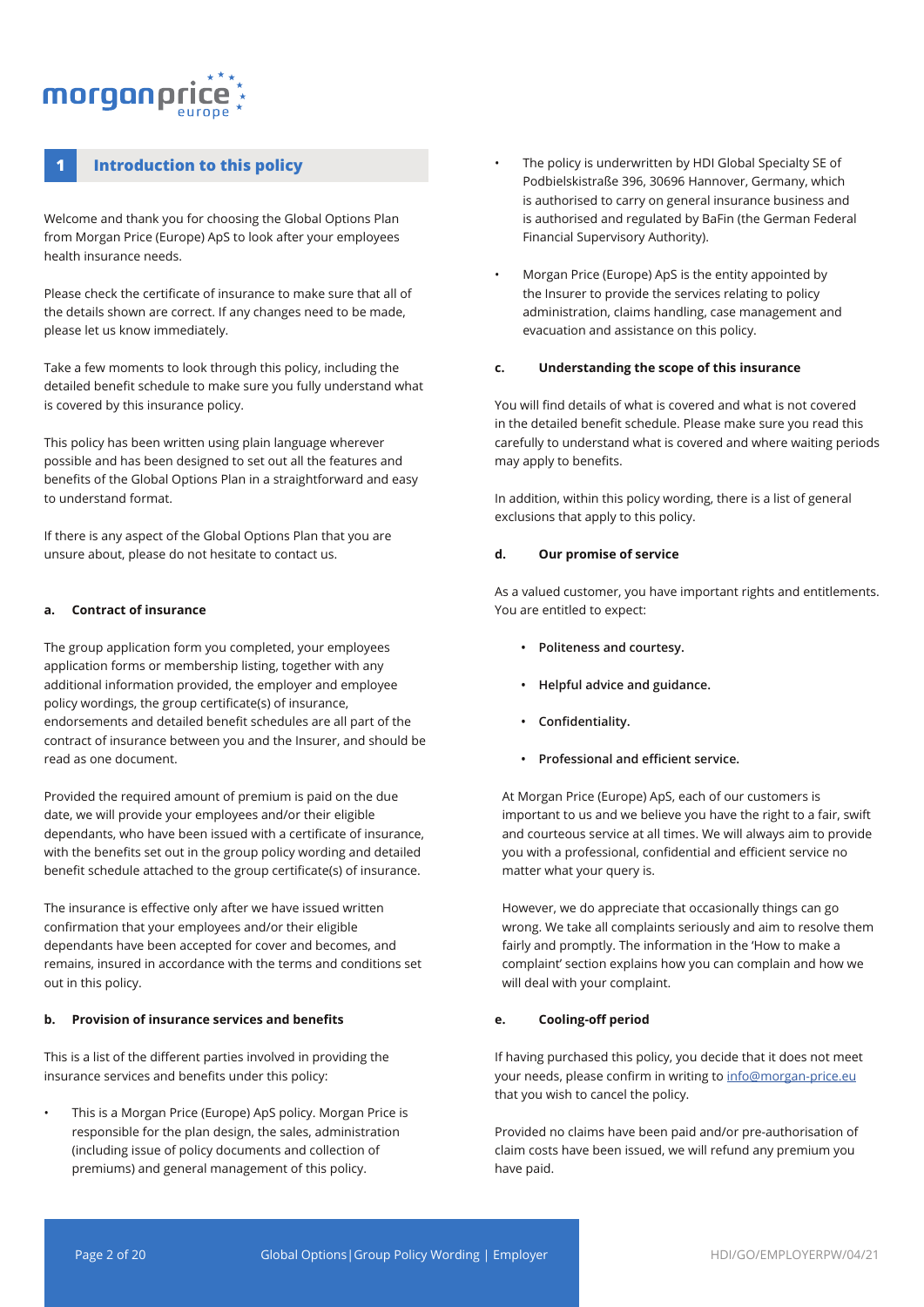

#### **f. Queries on this policy**

For any queries on this policy, you should contact:

**Morgan Price (Europe) ApS Nybrogade 18 3. 1203 Kobenhavn K Denmark**

**T: +44 (0) 1379 646 730**

**F: +44 (0) 1379 652 794**

#### **E: info@morgan-price.eu**

#### **g. Data Protection & Privacy Notice**

This notice explains how your data will be collected and dealt with, and your rights concerning that data. In this notice, `we', `us' or `our' refers to HDI Global Specialty SE and its agents, co-insurers and reinsurers. `You' or `your' refers to the individual whose personal data we are processing.

Personal data, or personal information, means any information about an individual from which that person can be identified. We respect your privacy and we are committed to protecting your personal data. Morgan Price (Europe) ApS, together with its insurance partner, HDI Global Specialty SE, is the joint controller and processor of yourpersonal data.

#### **h. Responsible data controller**

HDI Global Specialty SE Podbielskistraße 396 30659 Hannover Germany Tel. +49 511 5604-2909 E-mail: contact@hdi-specialty.com

HDI Global Specialty SE is a Data Controller as defined under the EU General Data Protection Regulation ('GDPR').

You can reach our Data Protection Officer by post at the aforementioned address (please include the additional address line "Data Protection Officer") or by e-mail via our data privacy group mailbox: E-mail: privacy-hgs@hdi-specialty.com

#### **i. Personal data we may collect about you**

- Individual details such as name, address, proof of address, contact details (including emails and telephone numbers), gender, marital status, date and place of birth, nationality, employer, job title, employment history and family details (including their relationship to you).
- Identification numbers issued by government bodies, agencies or similar such as national insurance, passport,

tax identification or driving licence numbers.

- Financial information such as bank account or payment card details, income or transaction histories.
- Insurance policy information including information about quotes you receive and policies you take out.
- Credit and anti-fraud data including credit history, credit score, sanctions and criminal offences, and information received from various anti-fraud databases relating to you.
- Information about previous and current claims (including in connection with other related or unrelated insurance) which may include data about your health, criminal convictions, or special categories of personal data and, in some cases, surveillance reports.
- Technical information including your computer's IP address.
- Special categories of personal data which have additional protection under the GDPR, namely health, criminal convictions, racial or ethnic origin, political opinions, religious or philosophical beliefs, trade union membership, genetic data, biometric, or data concerning sex life or sexual orientation.
- Identification numbers issued by government bodies, agencies or similar such as national insurance, passport, tax identification or driving licence numbers.

#### **j. Where we may collect your personal data from**

We may collect your personal data from various sources:

- You (including, from time to time, recordings of your telephone calls with us)
- Your family members, employer or agent/representative (including your broker)
- Our agents, other insurers, insurance brokers, or reinsurers
- Credit reference agencies
- Websites or software applications for use on computers or mobile devices and/or social media content, tools and applications
- Anti-fraud databases, sanctions lists, court judgments and other databases
- Government agencies
- Any open electoral register; or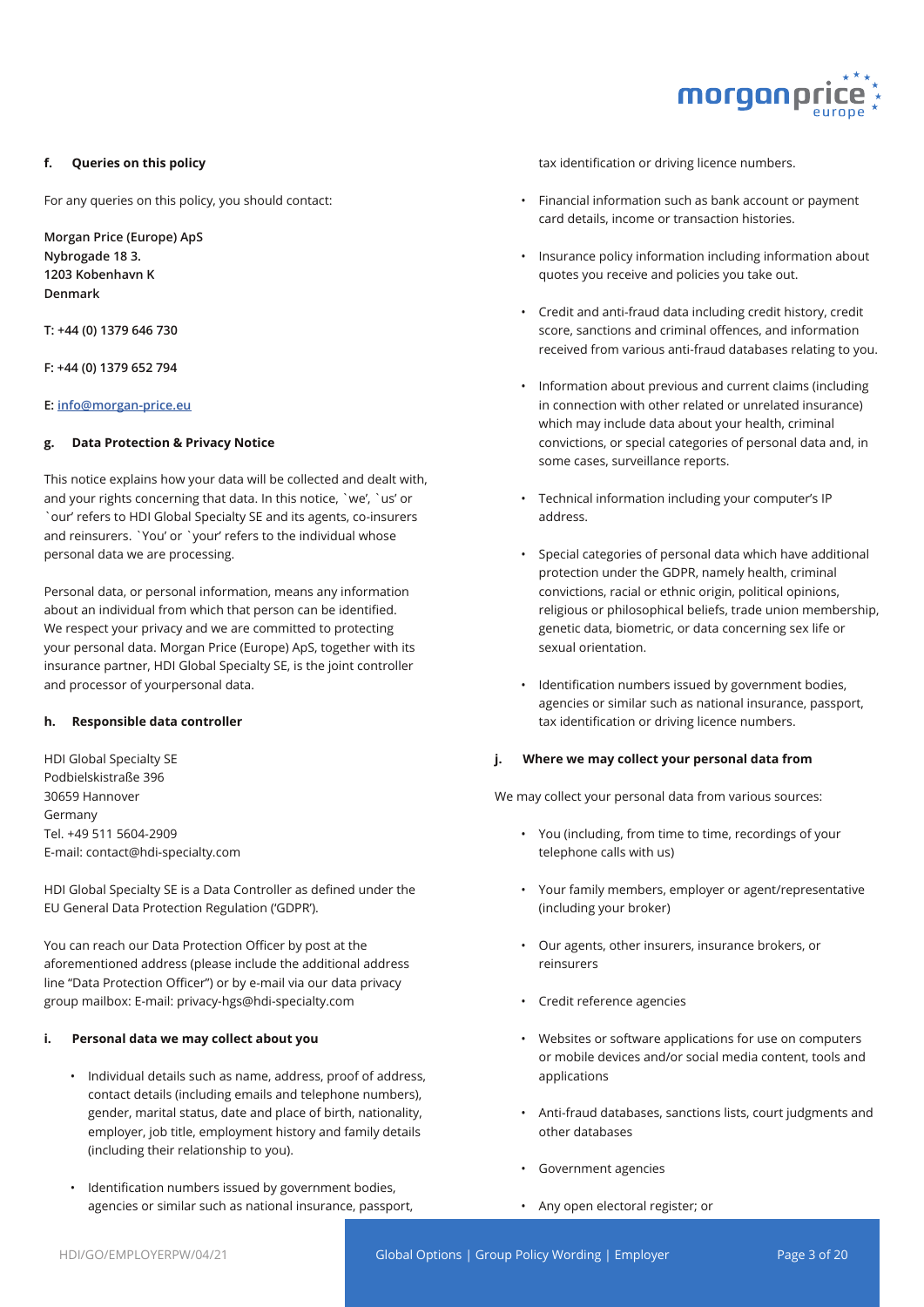

• In the event of a claim, third parties including the other party or parties to the claim, witnesses, experts, loss adjusters, solicitors, claims handlers, translators, surveillance agents, engineers and others.

## **k. Identities of Data Controllers and Data Protection Contacts**

The operation of the insurance market means that personal data may be shared between insurance brokers, insurers, reinsurers and other market participants. You can find out the identity of the controller or controllers of your personal data in the following ways:

- If you took out the insurance yourself, get in touch with the data protection contact at your insurance broker or the entity you dealt with in taking out the insurance.
- If your employer or another organisation took out the insurance for your benefit, you should get in touch with the data protection contact at your employer or the organisation that took out the insurance.
- If you are not a policyholder or an insured under the insurance, you should get in touch with the organisation that collected your personal data.
- **l. The purposes, categories, legal grounds and recipients of our processing your personal data**
	- **• Your personal data may be processed for the following purposes:** 
		- Quotation/inception:
			- Setting you up as a client, including possible fraud, sanctions, credit and anti-money laundering checks
			- Evaluating the risks and matching them to appropriate policy terms/premium
			- Payment of premium where the insured is an individual
		- Policy administration
			- Client care, including communicating with you and sending you updates
			- Payments to and from individuals
		- Claims processing:
			- Managing insurance and reinsurance claims
			- Defending or prosecuting legal claims or regulatory proceedings
- Investigating or prosecuting fraud
- Renewals
	- Contacting you/the insured to renew the insurance
	- Evaluating the risks and matching them to appropriate policy terms/premium
	- Payment of premium where the insured is an individual
- Other purposes including:
	- Complying with our regulatory or legal obligations
	- Risk modelling
	- Effecting reinsurance contracts
	- Transferring books of business, company sales, restructuring and reorganisation.
- **• We may also disclose personal data to the following non-exhaustive list of entities: reinsurers, financial institutions, service providers, contractors, agents, tax authorities, law enforcement and other regulators and group companies in connection with the above purposes. You will find the current list of service providers and our companies who participate in dataprocessing operations hereon our website or by emailing privacy-hgs@hdi-specialty.com.**
- **• We process your data on one of the following legal grounds:**
	- In order to place and operate the contract(s) of insurance;
	- Where a legitimate interest to do so has been identified for which processing of your data is necessary and which balances your interest, rights and freedoms e.g. protecting you from fraud or personalising the insurance product to you; or
	- Where we have a legal obligation to do so e.g. to prevent money laundering.

## **m. Consent**

To provide insurance and deal with insurance claims in certain circumstances we may need to process special categories of your personal data (see 2.8 above), such as medical or criminal records. Your consent to this processing may be necessary to achieve one or more of the purposes set out above.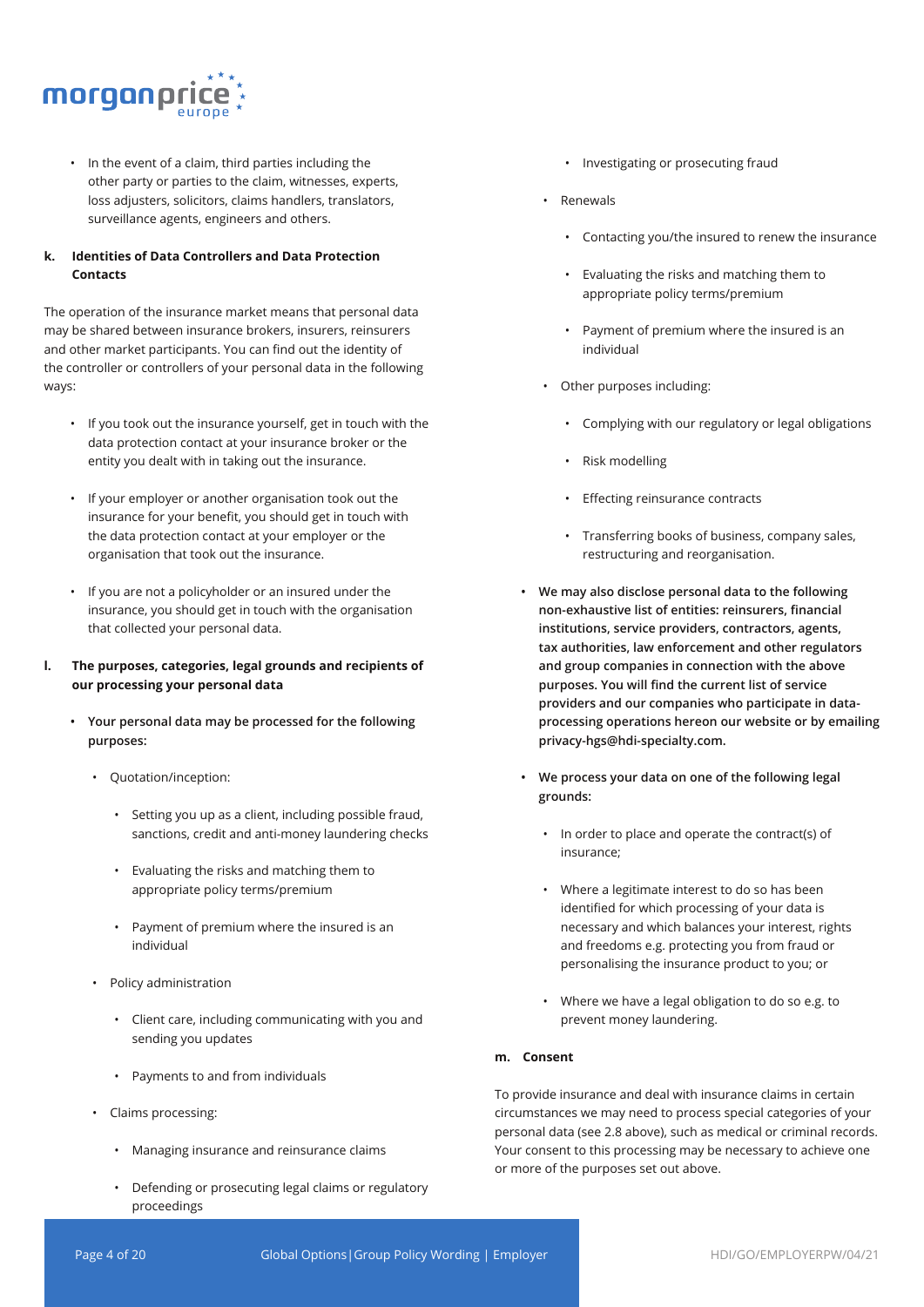

Where this is the case, you may withdraw your consent to such processing at any time by notifying privacy-hgs@hdi-specialty.com . If you do withdraw your consent, however, this may mean we cannot provide insurance or pay claims.

#### **n. Profiling**

When calculating insurance premiums, we may compare your personal data against other data such as industry averages or fraud patterns. Your personal data may also be used to create such other data to ensure, among other things, that premiums align to risk.

We may make decisions based on profiling and without staff intervention (known as automatic decision making).

#### **o. Storage and retention of your personal data**

Data is held by us on servers and in printed form, as well as on our behalf in off-site storage facilities. We will keep your personal data only for so long as is necessary and for the purpose for which it was originally collected. In particular, so long as there is any possibility that either you or we may bring or face legal claims in connection with the insurance contract(s), or if there are legal or regulatory reasons to retain your data, we must do so.

#### **p. International transfer of data**

We may need to transfer your data to third parties outside the European Economic Area. These transfers will be made in compliance with the GDPR.

If you would like further details of how your personal data would be protected if transferred outside the EEA, please contact privacyhgs@hdi-specialty.com.

#### **q. Amendment**

We may amend this Privacy Notice from time to time. We will let you know if we make any significant changes.

#### **r. Your rights**

If you have any questions about our use of your personal data, please contact the relevant data protection contact as explained above. In certain circumstances you may have the right to require us to:

- Provide you with further details about the use we make of your personal data
- Provide you with a copy of the personal data we hold
- Correct any inaccuracies in the personal data we hold
- Delete any personal data we no longer have any lawful ground to use
- Where the processing requires your consent, to withdraw that consent so we stop the processing in question
- Transfer your personal data to another organisation
- Object to any processing based on the legitimate interests ground at 4.3.2 above unless our reasons for that processing outweigh any prejudice to your data protection rights
- Object to automated processing, including profiling
- Restrict how we process or use your personal data in certain circumstances e.g. whilst a complaint is being investigated.

In certain circumstances we may need to restrict the above rights to safeguard the public interest (e.g. prevention or detection of crime) or our interests (e.g. legal or litigation privilege).

If you are not satisfied with our use of your personal data or our response to any request by you to exercise any of your rights, or if you think we have breached the GDPR, you have the right to complain to the relevant national authority, details below.

**Germany** (lead supervisory authority) Die Landesbeauftragte für den Datenschutz Niedersachsen Prinzenstraße 5 30159 Hannover

Phone: +49 (0511) 120 45 00 Fax: +49 (0511) 120 45 99 E-mail: poststelle@lfd.niedersachsen.de Website: https://www.lfd.niedersachsen.de

#### **Sweden**

Datainspektionen Drottninggatan 29 5th Floor Box 8114 104 20 Stockholm

Tel. +46 8 657 6100 Fax +46 8 652 8652 e-mail: datainspektionen@datainspektionen.se Website: http://www.datainspektionen.se/ **Italy** Garante per la protezione dei dati personali Piazza di Monte Citorio, 121 00186 Roma

Tel. +39 06 69677 1 Fax +39 06 69677 785 e-mail: garante@garanteprivacy.it Website: http://www.garanteprivacy.it/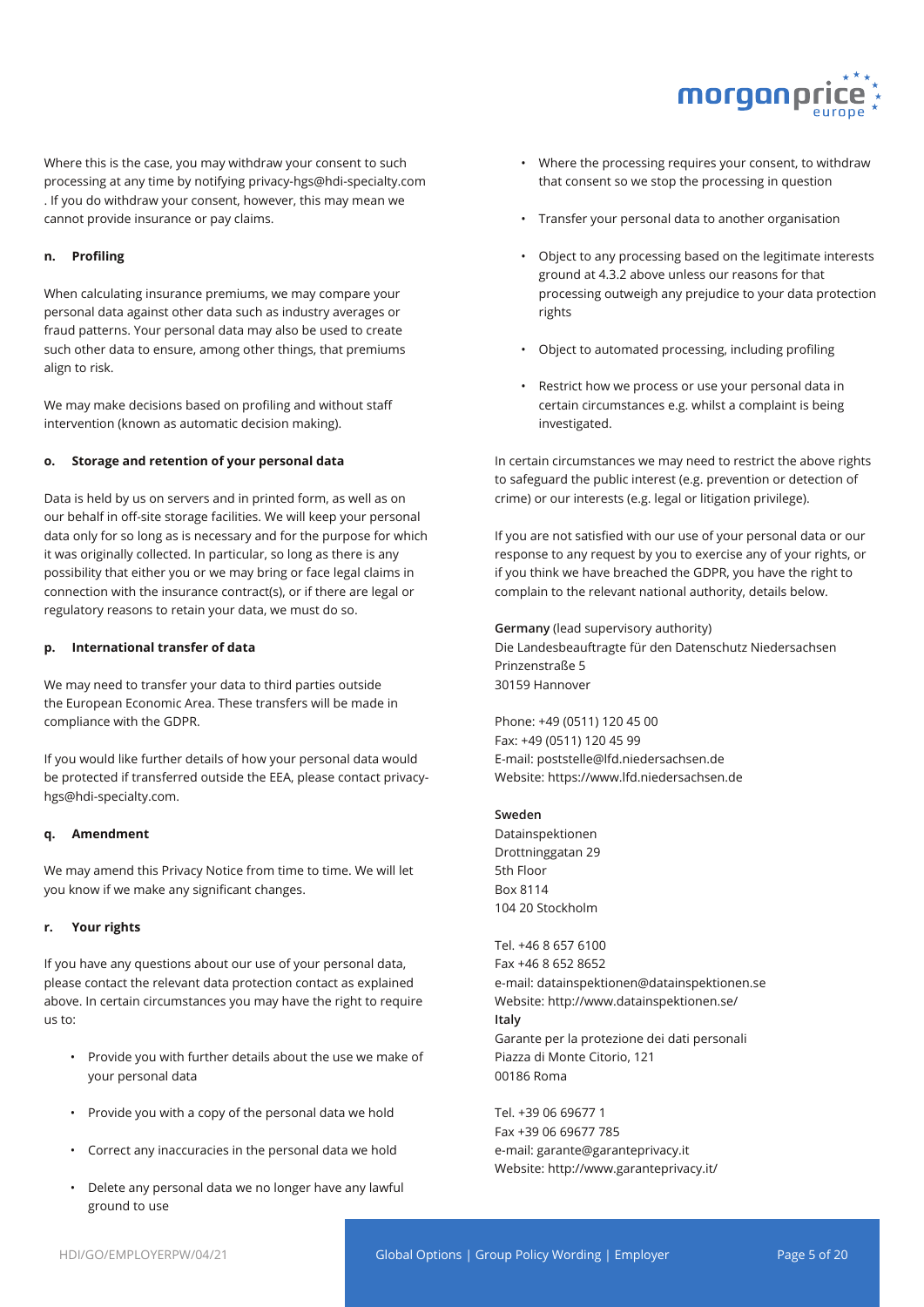

## **UK**

#### **England**

Information Commissioner's Office Wycliffe House Water Lane Wilmslow Cheshire SK9 5AF

Tel: 0303 123 1113 (local rate) or 01625 545 745 (national rate) casework@ico.org.uk

#### **Scotland**

Information Commissioner's Office 45 Melville Street Edinburgh EH3 7HL

Tel: 0131 244 9001 scotland@ico.org.uk

#### **Wales**

Information Commissioner's Office 2nd Floor Churchill House Churchill Way Cardiff CF10 2HH

Tel: 029 2067 8400 wales@ico.org.uk

#### **Northern Ireland**

Information Commissioner's Office 3rd Floor 14 Cromac Place Belfast BT7 2JB

Tel: 0303 123 1114 (local rate) 028 9027 8757 (national rate) ni@ico.org.uk

## **s. Contact Us**

Head Office: Data Protection Officer, Podbielskistraße 396, 30659 Hannover, Germany, Tel. +49 511 5604-2909 UK Branch: Legal & Compliance, 10 Fenchurch Street, London, EC3M 3BE, Tel. +44 (20) 7015 4000

Scandinavian Branch: Legal & Compliance, Hantverkargatan 25, P.O Box 22085, SE-104 22 Stockholm, Tel. +46 8 617-5485

Italian Branch: Data Protection Officer, Podbielskistraße 396, 30659 Hannover, Germany

## **2 Eligibility**

#### **a. Who can apply?**

This is an international policy designed for employers who wish to provide health insurance for employees who are expatriates (i.e. persons living/working outside their home country) or local nationals (i.e. persons living and/or working inside their home country) and their eligible dependants, with the exception of local nationals of the United States of America.

• This policy is only available to residents of the EU and EEA countries as follows:

Austria, Belgium, Bulgaria, Croatia, Republic of Cyprus, Czech Republic, Denmark, Estonia, Finland, France, Germany, Greece, Hungary, Iceland, Ireland, Italy, Latvia, Liechtensteon, Lithuania, Luxembourg, Malta, Netherlands, Norway, Poland, Portugal, Romania, Slovakia, Slovenia, Spain and Sweden

- The policy is not available to employees in countries where it would breach any sanction, or where it is prohibited by law or local legislation.
- All employees must be in active service in the start date of the certificate of insurance.
- We require a minimum of three employees at the start date, or any subsequent renewal date to be eligible for the Global Options Plan.
- If you elect to provide cover for your employees eligible dependants, this cannot be on a selective basis, and dependants cover should be available to all employees covered by this policy.

Maxmium age of entry at the start date of this policy is 74.

Maximum age of entry at the start date of this policy on a Moratorium basis is 55.

Children can be added to an employees policy but they must be under age 19 and unmarried (or under age 25, unmarried and in full-time further education) at the start date.

Children may remain covered under this policy until the annual renewal date following their 19<sup>th</sup> birthday (or 25<sup>th</sup> birthday where in full-time education) or marriage, at which time their insurance cover under this policy will end and they may move onto their own policy.

#### **b. Conditions of acceptance**

We are entitled to refuse an application from any employee without giving a reason. We also reserve the right to ask for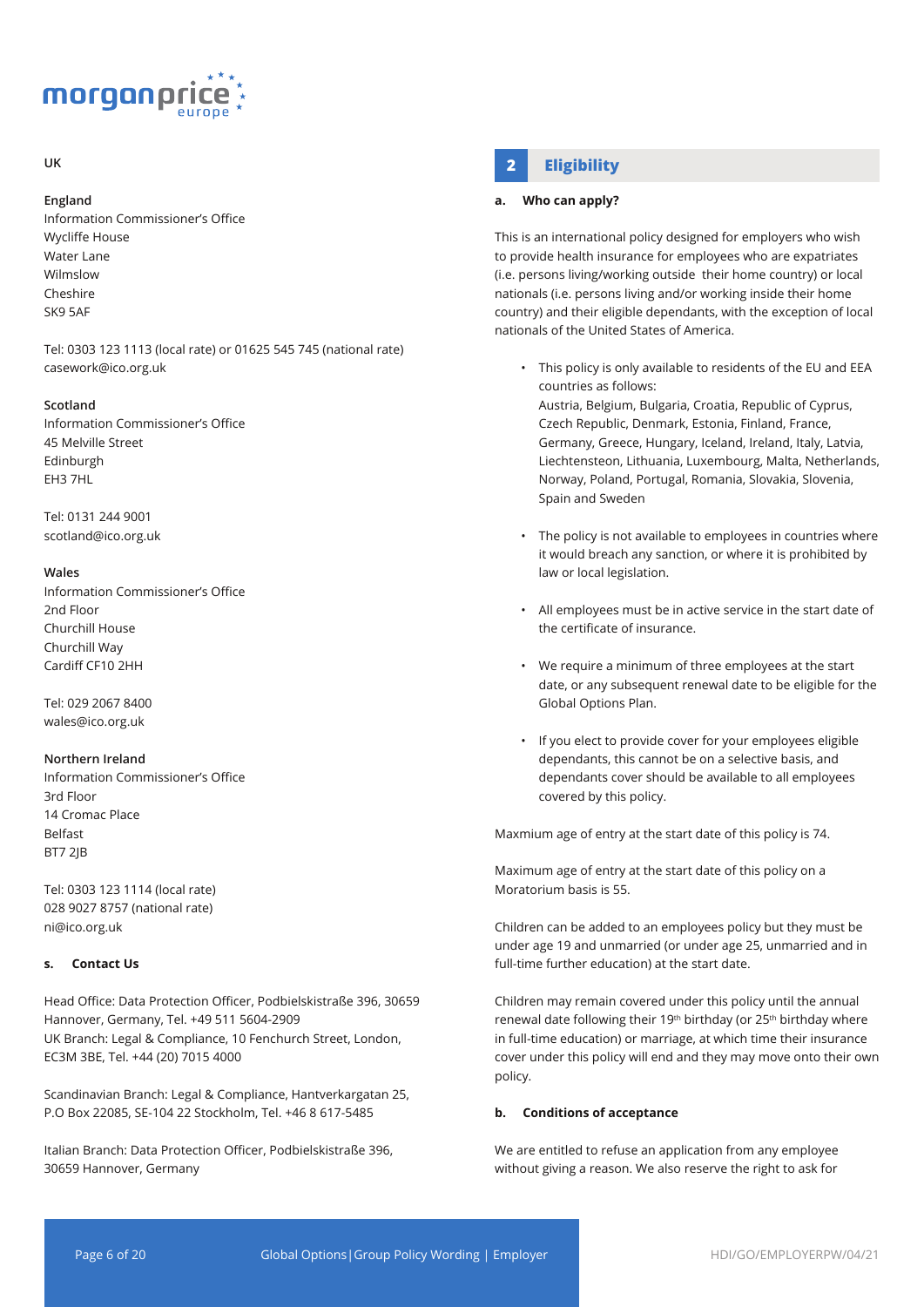

evidence of age, state of health, employment status or educational status.

We may wish to apply special terms, exclusions or premium increases to reflect any exceptional circumstances regarding your application.

If we cannot obtain all the information we need to assess a risk, we reserve the right to decline cover. In order to benefit from this policy, you must:

- Answer all questions about this policy honestly and fully at all times;
- Not deliberately mislead us by misstatement;
- Tell us straight away if anything you have already told us changes, especially between the date you apply for this policy and the date we issue it;
- Observe and comply with the terms and conditions of this policy.

Or this policy may be cancelled, and/or any claim your employees and/or their covered dependants make may not be paid.

#### **c. Declaration and changes**

You must immediately inform us of any change in the information given on the group application form, in particular relating to any medical declaration you have made for your employees and/ or their covered dependants, address, country of residence, the birth or adoption of a child or any other change involving your employees and/or their covered dependants. If you do not tell us, this policy may be cancelled and any claim your employees and/or their covered dependants make may not be paid.

## **3 Underwriting**

We assess risks in different ways as listed below:

#### **a. Full Medical Underwriting**

If you select Full Medical Underwriting (FMU) for your employees and/or their eligible dependants, they must complete the FMU application form. We will review the information provided to ascertain whether your employees and/or their eligible dependants will be accepted with or without specific exclusions or terms.

We may need to request additional information to be able to provide terms. Your employees and/or their eligible dependants must ensure that the FMU application form is fully and accurately completed.

Any pre-existing conditions not declared on your employees and/ or their eligible dependants FMU application will not be covered by this policy.

If a specific exclusion or terms applies to your employees and/or their eligible dependants policy, we will advise you in writing and you will need to confirm to us in writing that you accept the terms offered before this policy can start.

#### **b. Moratorium Underwriting**

Moratorium Underwriting is only available if your employees and/ or their eligible dependants are under age 55 at the start date of this policy. If you select Moratorium Underwriting, your employees and/or their eligible dependants must complete the Moratorium application form.

Moratorium Underwriting means that your employees and/or their eligible dependants will not be covered for any pre-existing conditions that have been in existence during the 5-year period before the start date. After 2 years continuous cover, pre-existing medical conditions may become eligible for cover (unless the condition is specifically excluded by the policy) if, at the first time of receiving treatment, your employees and/or their eligible dependants have not:

- **• Suffered any symptoms;**
- **• Consulted any medical practitioner for check-ups/ monitoring of a condition, received follow-up examinations, medical treatment or advice;**
- **• Been prescribed or taken medicine, including over the counter drugs, special diets, injections or physiotherapy;**
- **• And, your employees and/or their eligble dependants were not reasonably aware the condition existed.**

If there is any doubt over whether a condition existed prior to the start date of this policy, we reserve the right to request a further medical opinion. The final decision on whether a condition is covered rests solely with our Chief Medical Officer (CMO).

#### **c. Medical History Disregarded (available to group schemes of more than 10 employees)**

If you have selected Medical History Disregarded (MHD) Underwriting, we do not require you to declare your employees and/or their eligible dependants previous medical history, and your employees and/or their eligible dependants will not be required to complete an application form.

Any ongoing or potential claims, which may affect the overall risk of this policy, including pre-existing cases of pregnancy, cancer, heart and lungs, and back problems in the current period of insurance cover, MUST be disclosed and accepted by us prior to cover being confirmed on this policy.

We do not have to accept a group on MHD Underwriting and we do not have to give a reason why.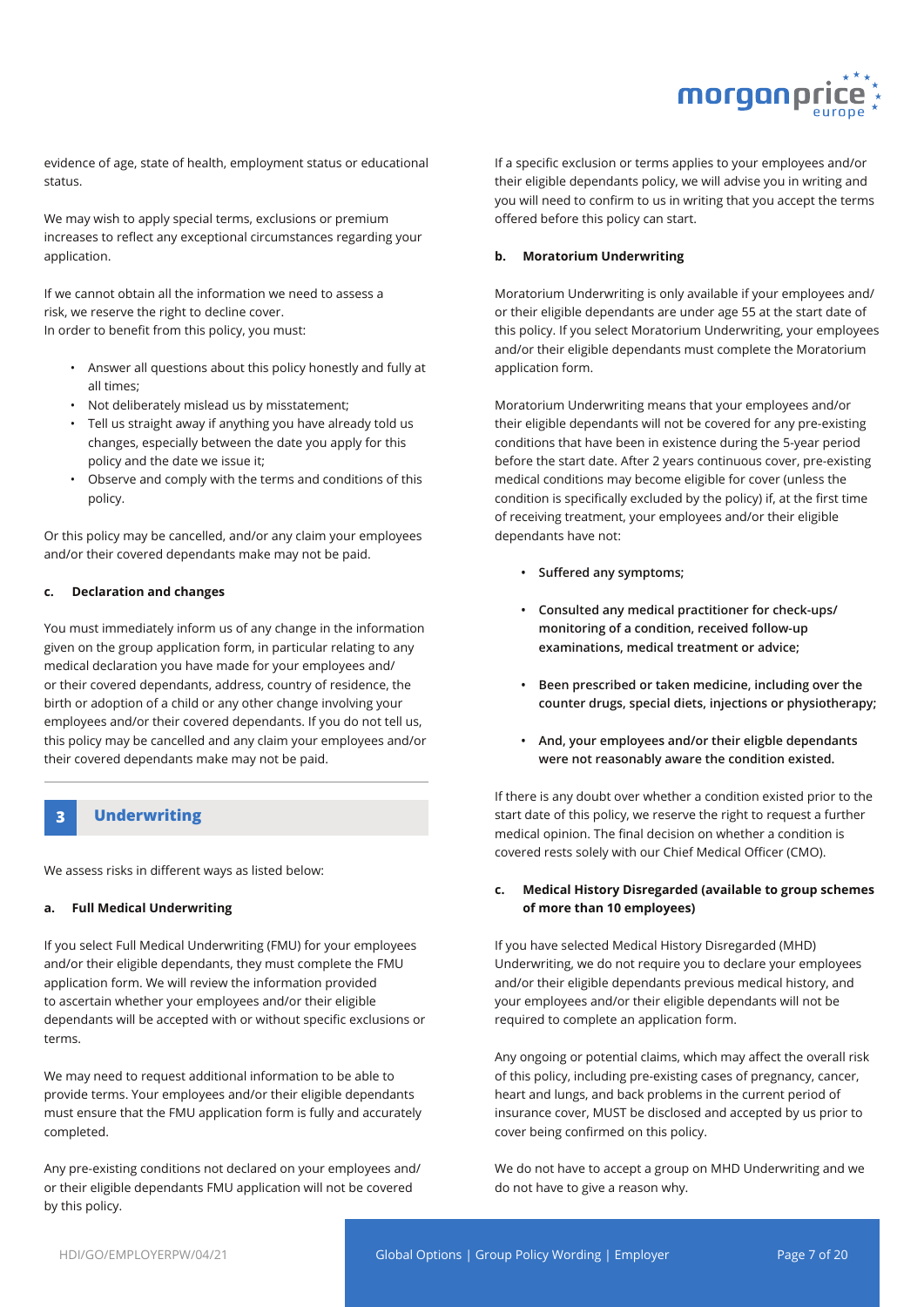

## **4 How to claim**

#### **a. Emergency assistance/evacuation claims (Preauthorisation required)**

Assistance is available 24-hours a day, 365 days a year for medical emergencies, including evacuation and transportation.

If your employees and/or their covered dependants have an emergency, critical or life-threatening medical condition, and local facilities may not be available to provide the necessary medical treatment, they must contact us immediately for assistance on **+44 (0) 3300 581 668** and select **Option 2**.

Your employees and/or their covered dependants will need to provide the following information for the person requiring medical treatment:

- **• Full name.**
- **• Date of birth.**
- **• Membership Number (found on the certificate of insurance).**
- **• Location.**
- **• Name and contact details of treating physician/hospital.**
- **• Details of the medical condition.**

We will make contact with your employees and/or their covered dependants treating physician to obtain required medical information so that we can assess your employees and/or their covered dependants medical condition and decide if medical evacuation is required and how we will need to action that. If covered, arrangements will be made and we will deal directly with any facility or evacuation provider.

In dire emergencies in remote or primitive areas where your employees and/or their covered dependants cannot make contact with us in advance, your employees and/or their covered dependants must contact us as soon as is practicably possible.

#### **b. Claims requiring pre-authorisation**

Within the detailed benefit schedule, it is shown where certain benefits need pre-authorisation. If your employees and/or their covered dependants wish to make a claim on one of these benefits, they need to call us on **+44 (0) 3300 581 668** and select **Option 3,** or send an email to *mpclaims@morgan-price.eu* 

In most cases, we will then be able to deal directly with the hospital/clinic to arrange your employees and/or their covered dependants treatment and then place a guarantee of payment with the hospital and pay them directly.

If your employees and/or their covered dependants are admitted into hospital in an emergency, please make sure that your employees and/or their covered dependants, a representative, or a member of the hospital staff contact us within 2 days of your employees and/or their covered dependants being admitted into hospital otherwise a 25% co-insurance will apply to your claim.

## **If your employees and/or their covered dependants do not contact us for pre-authorisation as per the detailed benefit schedule, a 25% co-insurance will apply to their claim.**

If your employees and/or their covered dependants policy has a deductible/excess or co-insurance to be applied, your employees and/or their covered dependants will be responsible for paying the hospital directly for the costs not covered.

#### **c. Reimbursement claims**

For claims that do not require pre-authorisation, your employees and/or their covered dependants should take a claim form with them when they receive medical treatment and request the treating physician to complete their part of the form. Your employees and/or their covered dependants should settle the invoice and then send us the claim form and paid invoice/receipt.

Claim forms can be downloaded from www.morgan-price.eu

Please note, any fee that your employees and/or their covered dependants physician may charge for completing the claim form is your employees and/or their covered dependants responsibility.

The claim form and supporting documentation should be sent to us by secure email to mpclaims@morgan-price.eu

Alternatively, your employees and/or their covered dependants can post them to us at:

**Morgan Price Claims Department Morgan Price (Europe) ApS Nybrogade 18 3. 1203 Kobenhavn K Denmark**

Your employees and/or their covered dependants must take a copy of their claim documents before posting us the originals.

If your employees and/or their covered dependants want to speak to us about their claim, they can call us on **+44 (0) 3300 581 668**

#### **d. General claims guidance notes**

Your employees and/or their covered dependants only need to complete one claim form for each different medical condition per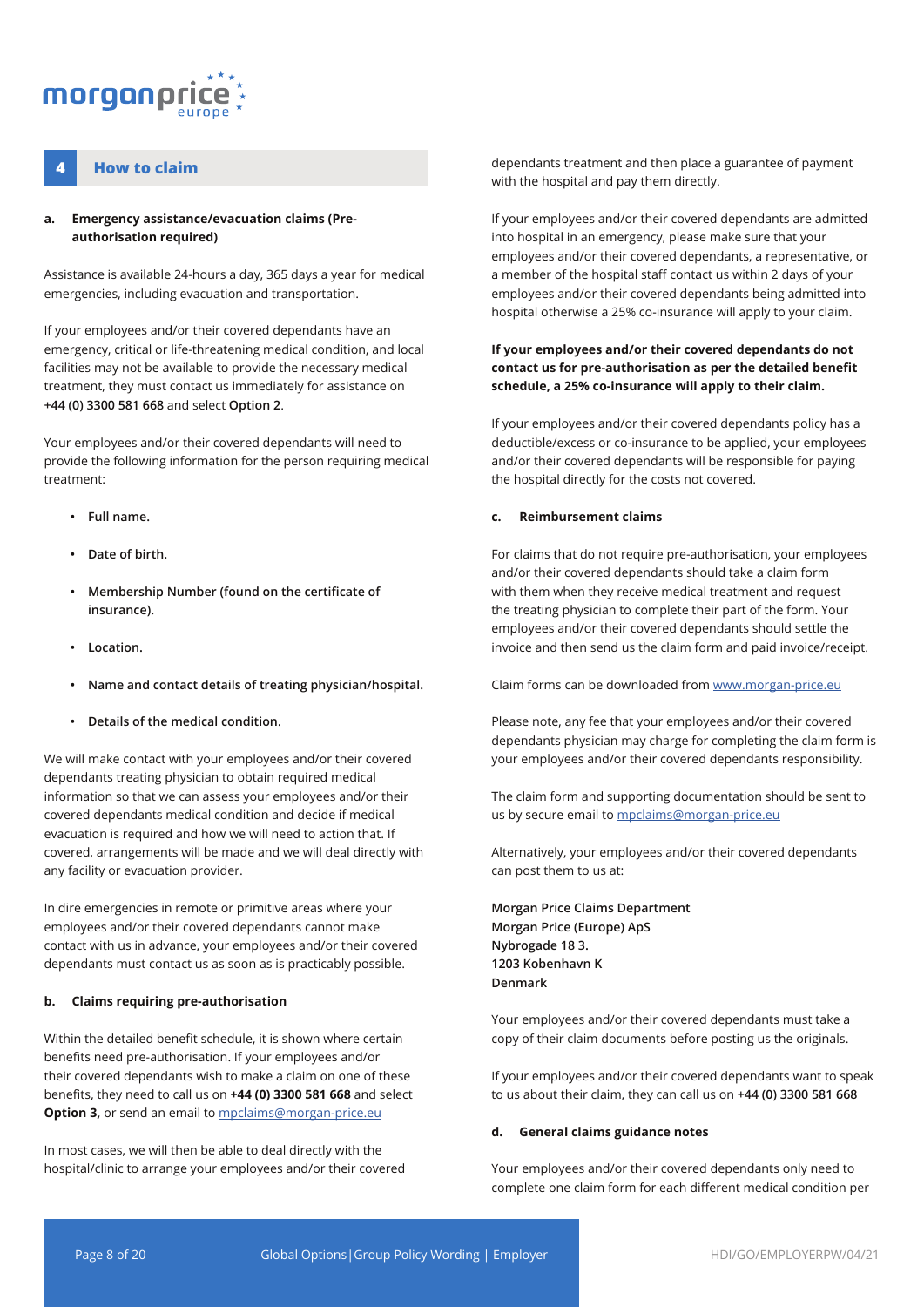

policy year. If your employees and/or their covered dependants receive further bills for an already submitted claim, send these in with an accompanying letter quoting your employees and/or their covered dependants membership number and claim number already provided. Alternatively, take a copy of their original claim form and submit that with the additional bills.

When your employees and/or their covered dependants submit their first claim, please ensure that they also send us the completed bank details form to ensure we can make payment to your employees and/or their covered dependants. Your employees and/or their covered dependants must include an IBAN and SWIFT code where this is required.

Please note that we cannot make payments to banks in countries where UK/US Sanctions are in place.

**ALL** claims must be submitted within **3 months** of the date of service or treatment, otherwise they will not be considered for reimbursement.

Your employees and/or their covered dependants must provide us with written response to any request for information regarding a claim within 28 days of us asking, or as soon as reasonably possible thereafter. In certain circumstances, we may ask your employees and/or their covered dependants to undergo a medical examination, which we will pay for. Your employees and/or their covered dependants must provide us with a written statement to substantiate their claim together with (at your employees and/or their covered dependants own expense) all necessary documentary evidence, information, certificates, receipts and reports that we may reasonably request them to supply. It may also be necessary to request information such as a police report, death certificate, autopsy report and travel itineraries. Failure to provide us with the information we have reasonably requested, will result in us being unable to assess your employees and/or their covered dependants claim.

In the evaluation of medical claims, the decision of our Chief Medical Officer (CMO) is our final decision.

If you have chosen a deductible/excess to apply to your employees and/or their covered dependants policy, it will apply on a per person, per period of insurance basis, which means that it will be applied once a year to each employee and/or their covered dependants. If you have also selected a co-insurance on out-patient benefit options, the excess will be applied to the claim first and then the co-insurance will be applied to the remaining amount.

At the start of each period of insurance, your employees and/or their covered dependants are responsible for bearing the eligible costs for any expenses up to the value of your employee and/or their covered dependants deductible/excess.

Your employees and/or their covered dependants will need to

send us a completed claim form, together with all the bills so that we can work out the amount payable once your employees and/ or their covered dependants have incurred eligible costs up to the level of your deductible/excess.

#### **e. Settlement of claims**

Once we have reviewed the documentation provided and processed your employees and/or their covered dependants claim, we will send your employees and/or their covered dependants a reimbursement statement and make payment of the covered expenses directly into your employees and/or their covered dependants chosen bank account.

We will pay for any bank charges incurred in submitting the funds into your employees and/or their covered dependants bank account.

We will not pay for any charges made by your employees and/or their covered dependants bank for receiving the funds.

For claims made where your employees and/or their covered dependants have incurred expenses in a currency other than the currency of this policy, settlement will be calculated using the appropriate exchange rate prevailing on the date treatment was received.

## **5 Words and phrases used in this policy**

Certain words and phrases used in this policy wording, and the other documentation which forms part of your employees and/ or their covered dependants policy, have specific meanings, which are defined below. Where words and phrases are not shown, they will take on their usual meaning within the English language.

#### **Accident**

A sudden, unexpected, specific bodily injury caused by violent or external means.

#### **Active Service**

An employee will be considered in active service on any day if he/ she is then performing in the customary manner all the regular duties of their employment as performed, or were capable of being performed on the last regularly scheduled day of work.

#### **Acute Medical Condition**

A medical condition of rapid onset resulting in severe pain or symptoms, which is of brief duration and that is likely to respond quickly to medical treatment.

#### **Annual renewal date**

The day after the expiry date as shown on the certificate of insurance.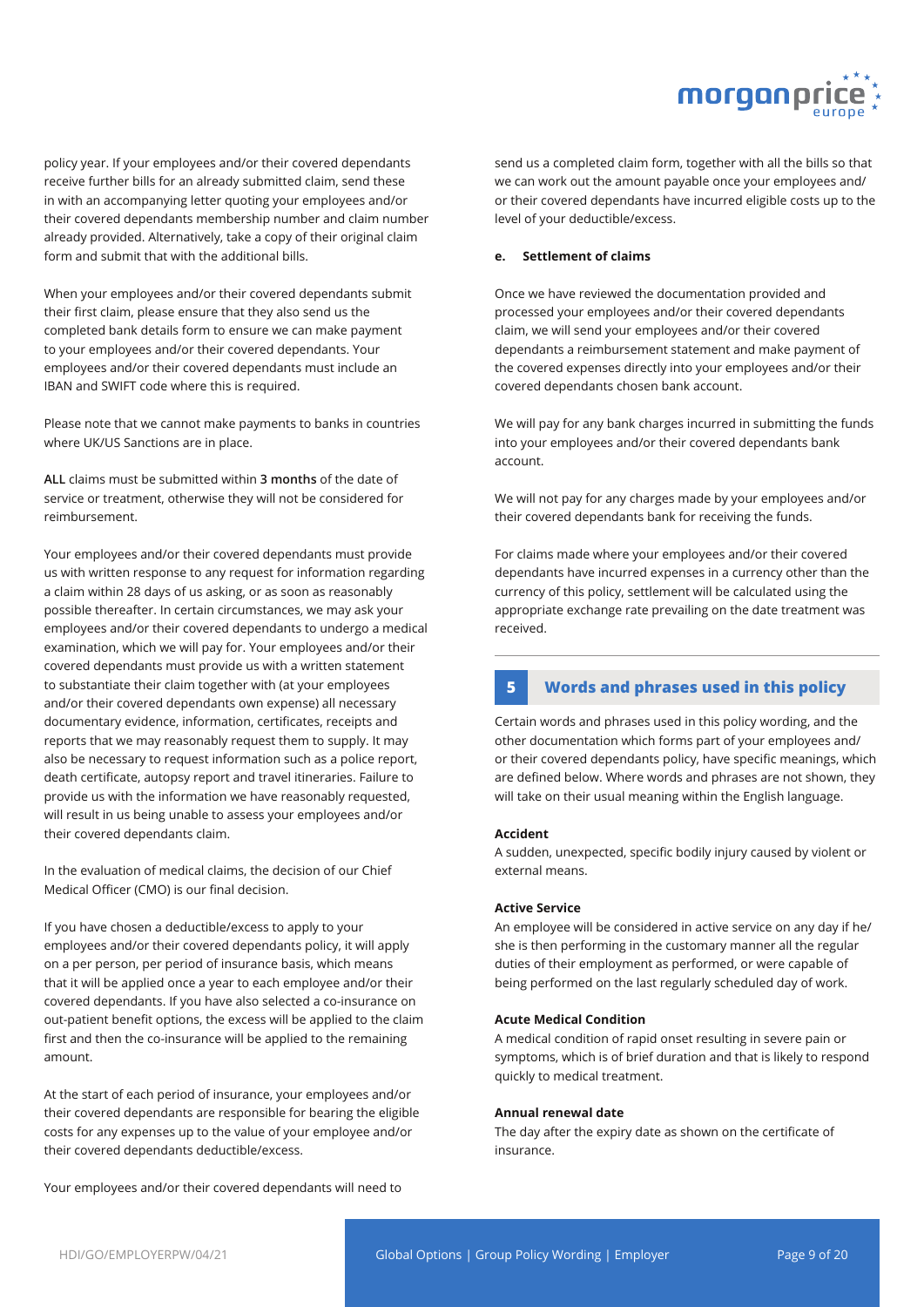

## **Benefit schedule**

The detailed table of benefits included within the certificate of insurance, which sets out the benefits available to your employees and/or their covered dependants under this policy, in line with the chosen level of cover.

#### **Birth defect**

A deformity or medical condition, which is caused during pregnancy and/or childbirth.

#### **Bodily injury**

An identifiable physical injury that directly results from an accident.

#### **Cancer**

Any malignant tumour positively diagnosed with histological confirmation and characterised by the uncontrolled growth of malignant cells and invasion of tissue. The term malignant tumour includes leukaemia, lymphoma and sarcoma.

#### **Certificate of insurance**

The document issued to you, which shows the name of the policyholder, together with your insured employees and/or their covered dependants, selected geographical area, selected currency, level of cover, period of insurance, inception and expiry date, name of the Insurer, any special terms, conditions and exclusions and the detailed benefit schedule, which apply to this policy.

#### **Chronic medical condition**

A medical condition, which has two or more of the following characteristics:

- It has no known recognised cure;
- It continues indefinitely;
- It has come back;
- It is permanent;
- Requires palliative treatment;
- Requires long-term monitoring, consultations, check-ups, examinations or tests;
- Your employees and/or their covered dependants need to be rehabilitated or specially trained to cope with it.

#### **Claim**

The total cost of treating a single medical condition or bodily injury.

#### **Close relative**

Spouse or partner (of the same or opposite sex), mother, father, mother-in-law, father-in-law, stepmother, stepfather, legal guardian, daughter, son, daughter-in-law, son-in-law, (including legally adopted son or daughter), stepchild, sister, brother, sisterin-law, brother-in-law, grandparents or grandchildren of your employees and/or their covered dependants.

#### **Co-insurance**

The percentage of eligible costs which your employees and/or their covered dependants are responsible for paying.

#### **Complications of pregnancy and childbirth**

For the purposes of this policy, complications of pregnancy and childbirth shall only be deemed to include the following: toxaemia, gestational hypertension, pre-eclampsia, ectopic pregnancy, hydatidiform mole, ante and post partum haemorrhage, retained placenta membrane, stillbirths, miscarriage, medically necessary caesarean sections and medically necessary abortions.

#### **Confinement to home**

When an illness or injury restricts the ability of your employees and/or their covered dependants to leave their home, except with the assistance of another individual and the aid of a supportive device (such as crutches, a cane, a wheelchair or a walker). Any medically necessary absence from your employees and/or their covered dependants home shall not disqualify them from being considered to be confined to home.

#### **Congenital condition**

A medical condition or abnormality that is present at birth.

#### **Consultant**

A surgeon, anaesthetist or physician who is legally qualified to practice medicine or surgery following attendance at a recognised medical school, and is recognised as having a specialist qualification in the field or expertise in the treatment of the disease, illness or injury being treated.

#### **Country of residence**

The country where the employees and/or their covered dependants covered by this policy have primary residence, and in which they normally live or spend most of their time each policy year.

#### **Critical medical condition**

A situation where your employees and/or their covered dependants are suffering a medical condition, which in the opinion of our Chief Medical Officer (CMO) and in consultation with the local treating doctor, requires immediate evacuation to an appropriate medical facility.

#### **Day-patient**

Medical treatment provided in a hospital where employees and/ or their covered dependants requires a period of recovery in a hospital bed, but does not need to stay overnight.

#### **Deductible/excess**

The amount of money stated on the certificate of insurance, which is payable by you. If you have chosen a deductible/excess to apply to this policy, it will apply on a per person, per policy year basis, which means it will be applied once a year to employees and/or their covered dependants. At the start of each period of insurance, your employees and/or their covered dependants are responsible for bearing the eligible costs for any expenses up to the value of your deductible/excess.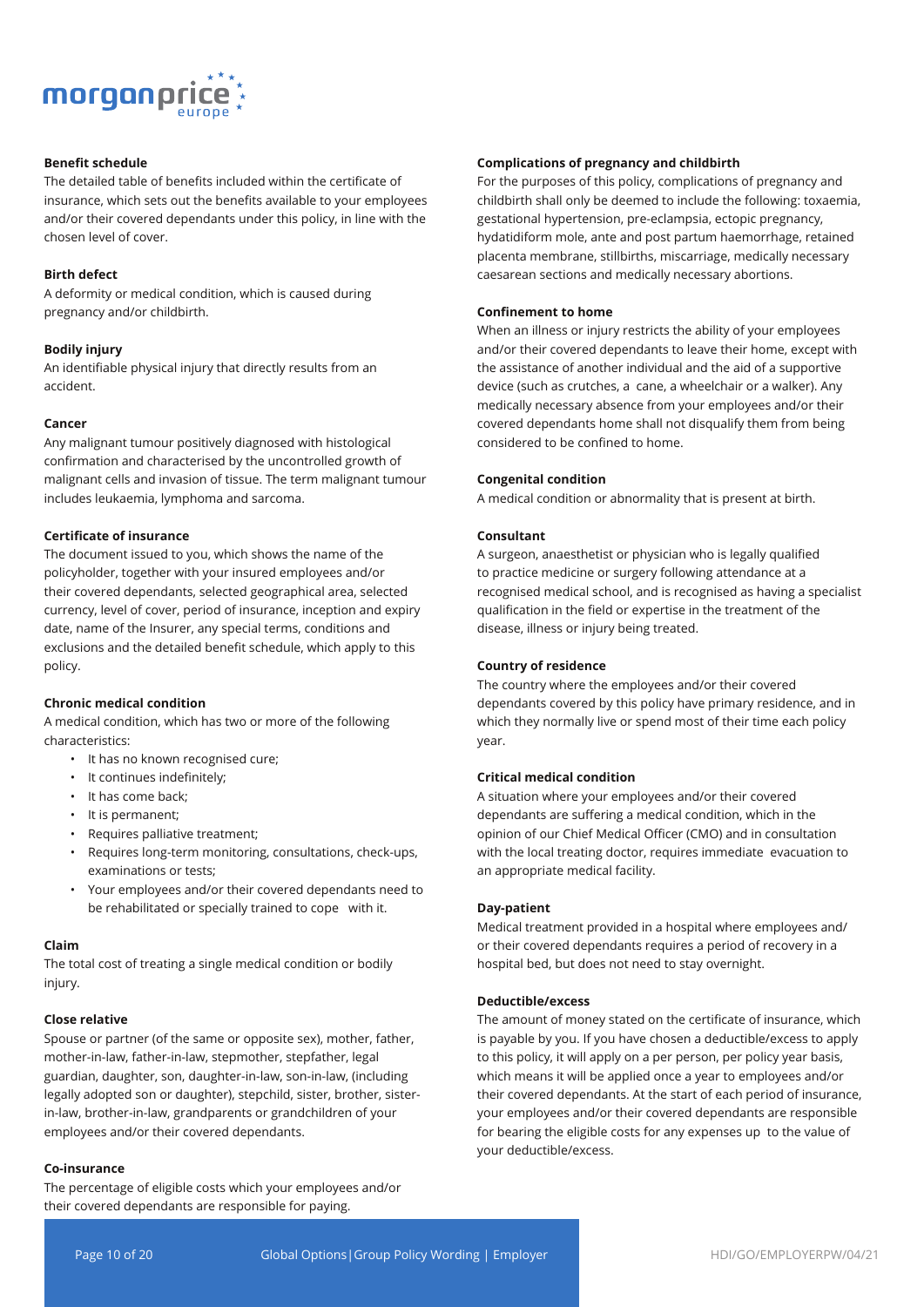

#### **Dependant**

Your employees:

- Legal spouse or partner of the same or opposite sex;
- Child, step-child or legally adopted child provided that he/she is under age 19 and unmarried (or under age 25, unmarried and in full-time further education) on the date first included under this policy or at any subsequent annual renewal date.

#### **Eligible costs**

Charges, fees and expenses for all the items of benefits as displayed on the detailed table of benefits attached to the certificate of insurance.

#### **Emergency dental treatment**

Dental treatment necessary as a result of an accident caused by an extra-oral impact, received within 48 hours from the date and time of the accident, for the immediate relief of pain caused by natural teeth being lost or damaged.

#### **Emergency treatment**

Medical treatment given to evaluate and treat an acute medical condition, whether resulting from an accident or sudden onset of an illness, where it is reasonable for your employees and/or their covered dependants to believe the symptoms of their condition are of such severity in nature, that failure to seek immediate medical treatment could result in either placing employees and/ or their covered dependants health in serious jeopardy or causing impairment of bodily function.

#### **Emergency medical transfer or evacuation**

Medically necessary emergency transportation and medical care approved by us when the facilities in the place of incident are not able to provide the care required. This includes medical care during the process of transporting your employees and/or their covered dependants, when suffering from a critical medical condition, to the nearest suitable hospital that can provide the necessary treatment.

#### **Employee**

A person who is in active service on a full-time basis with you or on contract employment. It does not mean a person in casual employment. This may include a sole proprietor, or partner or director of the employer.

#### **Employer**

The employer of the person(s) to be covered by the group policy, or in the case of a non-employee group policy accepted by us, the sponsoring organisation through which the policy offered, effected and administered, and to which the group certificate is issued.

#### **Expiry date**

The date on which all insurance cover under this policy ends.

#### **External prosthesis**

An external device (i.e. artificial limbs) that substitutes or supplements a missing or defective part of the body.

#### **Geographical area**

One of the five different areas as shown in the certificate of insurance, which comprise of the following countries:

**Area 1:** Albania, Andorra, Austria, Belarus, Belgium, Bosnia Herzegovina, Bulgaria, Channel Islands, Croatia, Cyprus, Czech Republic, Denmark, Estonia, Finland, France, Germany, Gibraltar, Greece, Greenland, Hungary, Iceland, Ireland, all islands of the Mediterranean, Isle of Man, Italy, Latvia, Liechtenstein, Lithuania, Luxembourg, Macedonia, Madeira, Malta, Moldova, Monaco, Montenegro, Netherlands, Norway, Poland, Portugal, Romania, Russia (West of the Urals), Serbia, Slovakia, Slovenia, Spain, Sweden, Switzerland, Turkey, Ukraine, United Kingdom and Vatican State.

**Area 2:** Worldwide excluding China, Hong Kong, Singapore and United States of America.

**Area 3:** Worldwide excluding United States of America.

**Area 4:** Worldwide.

**Area 5:** Africa, including the Indian Subcontinent but excluding South Africa

#### **Group Certificate**

The certificate of insurance issued to you, the employer, who is named on the Group Application Form, which forms part of the contract of insurance between the Insurer and the employer.

#### **Home country**

The country for which your employees and/or their covered dependants hold a current passport. Where they hold dual nationality, the home country will be the one stated on the application form completed at the start date of this policy.

#### **Hospice**

A facility that specialises in the care of people who are terminally ill with special concern for death with dignity.

#### **Hospital**

Any facility under the constant supervision of a resident physician, which is legally licensed as a medical or surgical hospital in the country where it is located.

#### **Illness**

Any sickness, disease, disorder or alteration in your employees and/or their covered dependants state of health diagnosed by a physician.

#### **In-patient**

Medical treatment provided in a hospital where employees and/ or their covered dependants is admitted and, out of medical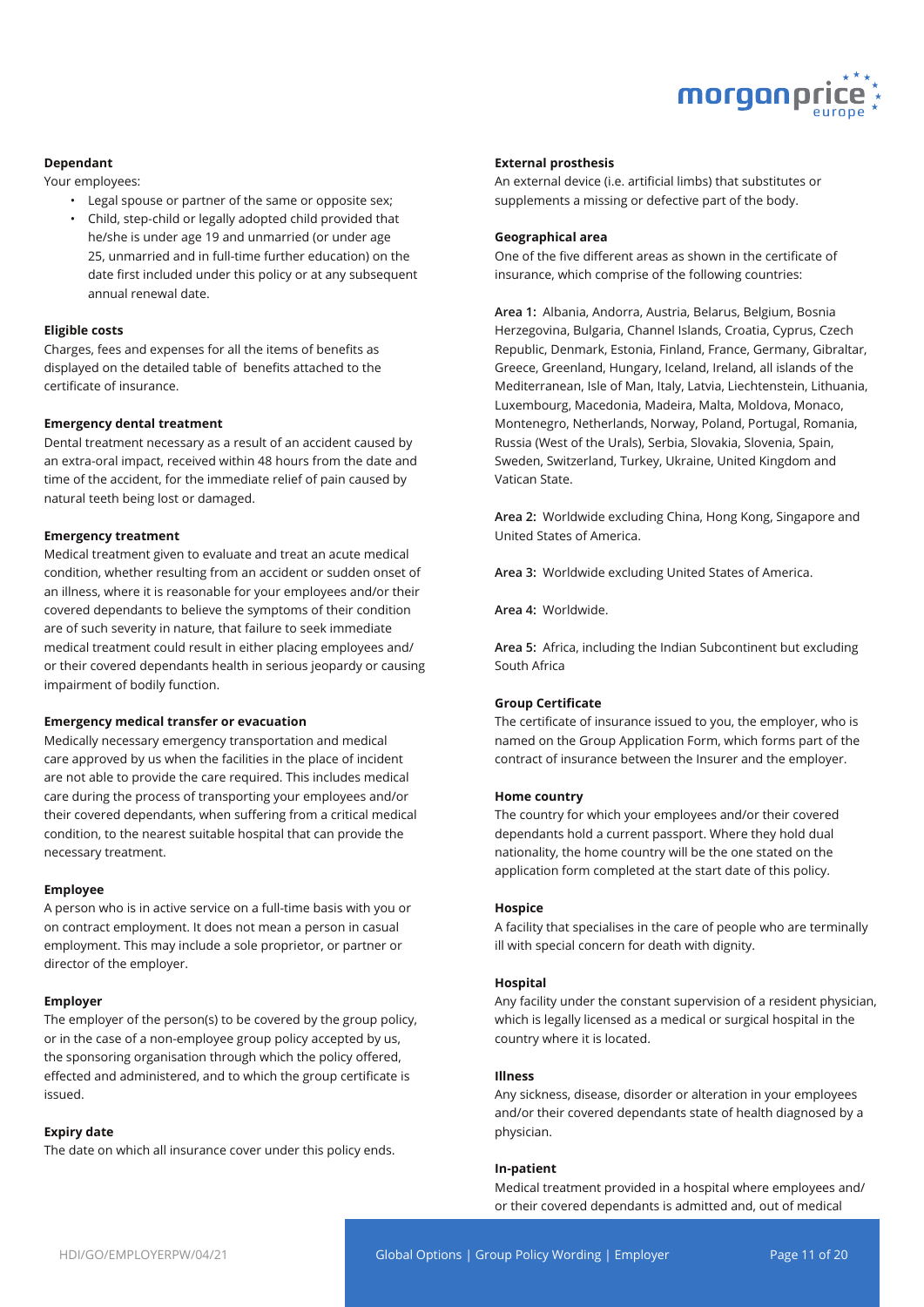

necessity, occupy a bed for one or more nights, but not exceeding 12 months in total, for any one medical condition.

#### **Insured Person/You/Your/Yourself**

Your employees and/or their covered dependants shown on the certificate of insurance.

#### **Insurer**

HDI Global Specialty SE. The Insurer is solely obligated and liable for all covers and benefits provided under the terms of this policy wording, certificate and any endorsements.

#### **Level of cover**

The levels of cover available under the Global Options Plan as shown on the certificate of insurance, which will be the following: **The Core Module**

## **Optional Modules:**

- Out-patient Module 1
- Out-patient Module 2
- Wellness and Dental Module
- Optical Module Level 1 and 2
- Psychiatric Module
- Enhanced physiotherapy Modules, Level 1, 2 & 3
- Enhanced routine chronic Module
- Enhanced pregnancy and childbirth Module, Level 1 & 2
- Reduced pregnancy and childbirth Module
- Enhanced alternative therapies Module

#### **Lifetime limit**

The maximum amount of money we will pay, during the lifetime of this policy, in respect of benefits marked with a lifetime limit on the benefit schedule attached to the certificate of insurance.

#### **Local ambulance services**

Provision of ambulance to transport your employees and/or their covered dependants to hospital in a medical emergency.

#### **Medical condition**

Any disease or illness (including psychiatric illnesses), not otherwise excluded by this policy.

#### **Medical treatment**

The provision of recognised medical and surgical procedures and healthcare services, which are administered on the order of, and under the direction of a physician, for the purposes of curing a medical condition, bodily injury or illness or to provide relief of a chronic medical condition.

#### **Medical Practitioner**

A person who is legally qualified in medical practice following attendance at a recognised medical training facility to provide medical treatment, and who is licensed in the country where the treatment is received.

#### **Membership listing**

The schedule that details your employees and/or their covered dependants who are covered under the Global Options Plan. You must provide us with full names, date of birth, nationalities and country of residence for your employees and/or their covered dependants who will be included in the Group plan.

#### **Newborn**

A baby who is within the first 16 weeks of its life following birth.

#### **Nurse**

A registered nurse who has graduated from a nursing program and met the requirements outlined by a country, state, province or similar licensing body to obtain a nursing license, and delivers clinical treatment alongside doctors and other healthcare professionals.

#### **Organ implantation**

Medical treatment undertaken to perform the implantation of the following natural human organs: kidney, liver, heart, lung, stem cell, bone marrow and skin grafts (where medically necessary and not for cosmetic purposes).

#### **Out-patient**

Medical treatment provided to your employees and/or their covered dependants by, or on the recommendation of a physician, which does not involve an admission to hospital either on an inpatient or day-patient basis.

#### **Overall maximum benefit**

The maximum amount of costs that will be paid to, or a payment made, on behalf of your employees and/or their covered dependants during each period of insurance.

#### **Palliative treatment**

Treatment where the primary purpose is only to offer temporary relief of symptoms, rather than to cure the medical condition causing the symptoms.

#### **Period of insurance**

The period of time as shown on the certificate of insurance during which this policy is effective, subject to payment of the required premium.

#### **Physician**

A legally licensed medical/dental practitioner who is authorised by the appropriate governing authorities to practice medicine in the country where treatment is provided.

#### **Physiotherapy**

Medical treatment provided by a licensed and qualified physiotherapist. Physiotherapy does not include ante-natal and maternity exercises, manual therapy, sports massage or occupational therapy.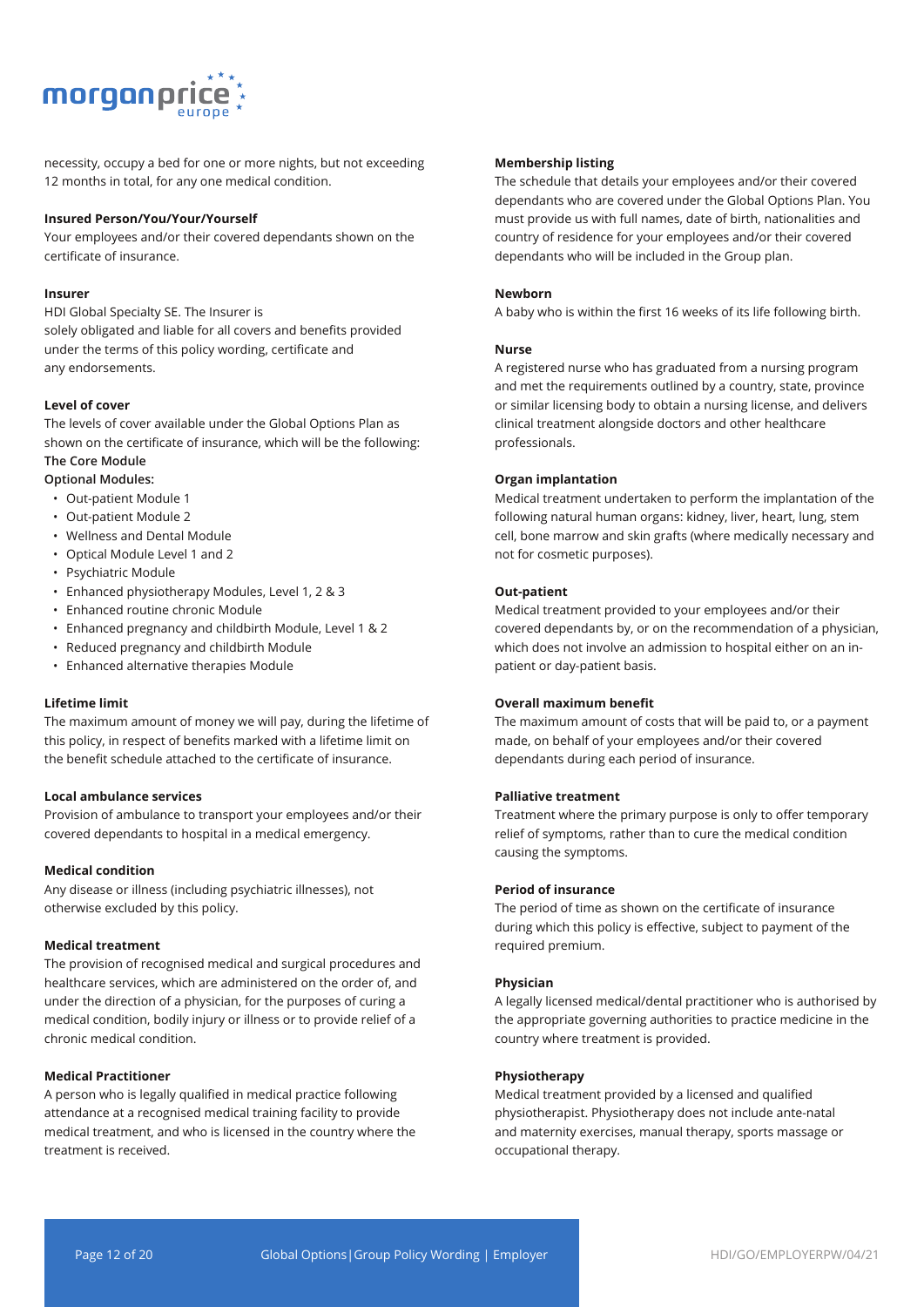

#### **Plan type**

The name of the level of benefits that applies as detailed on the certificate of insurance.

#### **Policyholder**

The employer who subscribes to this policy, on behalf of their employees and/or their covered dependants, who is responsible for paying the premium and ensuring that the policy terms and conditions are adhered to.

## **Pre-authorisation**

The process whereby your employees and/or their covered dependants seek approval from usprior to undertaking treatment or incurring costs.

#### **Pre-existing medical condition**

Any medical condition, psychological condition or 'related condition' for which your employees and/or their covered dependants have suffered any symptoms (whether investigated or not), consulted any medical practitioner for check-ups or monitoring of a condition, received follow-up examinations, medical treatment or advice, or been prescribed or taken medicine, including over the counter drugs, special diets, injections or physiotherapy, or was reasonably aware existed, in the 5-year period prior to your employees and/or their covered dependants start date. A 'related condition' is deemed to be any medical condition that is either an underlying cause of, or directly attributable to, the medical condition, subject to claim.

#### **Premature baby**

A baby born before the start of the 37<sup>th</sup> week of pregnancy.

#### **Prescription drugs**

Medications and drugs whose sale and use are legally restricted to the order of a physician. Drugs, medicines and other medicaments purchased 'over the counter' without a physician's prescription are not covered by this policy.

#### **Principal member**

The employer.

#### **Start date**

The date that insurance cover under this policy first starts for your employees and/or their covered dependants.

#### **Subrogation**

Our right to act as your employees and/or their covered dependants substitute to pursue any rights your employees and/ or their covered dependants may have against a third party, who is liable for a claim paid by us under this policy.

#### **Usual, Customary and Reasonable**

The charges that would typically be made for the treatment that your employees and/or their covered dependants receive in the location where treatment is received. If there is any dispute relating to usual, customary and reasonable, we will identify the

amount typically charged by obtaining three quotations for the disputed treatment and we will settle costs based on an average of the three quotations.

#### **Waiting period**

The period during, which no benefit is payable for treatment costs when a waiting period is shown in the benefit schedule. Only costs incurred after the waiting period will be eligible for consideration.

#### **We/Us/Our**

HDI Global Specialty SE, in conjunction with Morgan Price (Europe) ApS, who are responsible for administering this policy on behalf of the Insurer. Our claims and assistance services may be outsourced to specialist organisations who act on our behalf.

## **6 General exclusions**

The following exclusions apply to all benefits of this policy. Please note, any consequences resulting directly or indirectly from these exclusions are also excluded.

We will not pay claims for any of the following:

- 1. The first 25% of costs for any claims not pre-authorised, where required.
- 2. Any treatment costs that occur after the expiry date of this policy.
- 3. Any medical condition, psychological condition or 'related condition' for which your employees and/or their covered dependants have suffered any symptoms (whether investigated or not), consulted any medical practitioner for check-ups or monitoring of a condition, received followup examinations, medical treatment or advice, or been prescribed or taken medicine, including over the counter drugs, special diets, injections or physiotherapy, or was reasonably aware existed, in the 5-year period prior to your start date. A 'related condition' is deemed to be any medical condition that is either an underlying cause of, or directly attributable to, the medical condition, subject to claim.
- 4. Medical treatment for alcoholism, drug and substance abuse/dependency. This includes treatment for being under the influence and/or suffering from the effects of alcohol, intoxicants, drugs or narcotics.
- 5. Medical treatment for any addictive and/or compulsive disorder.
- 6. Deliberate self-inflicted injury, needless self-exposure to peril (except in an attempt to save human life), suicide, attempted suicide or self-harm.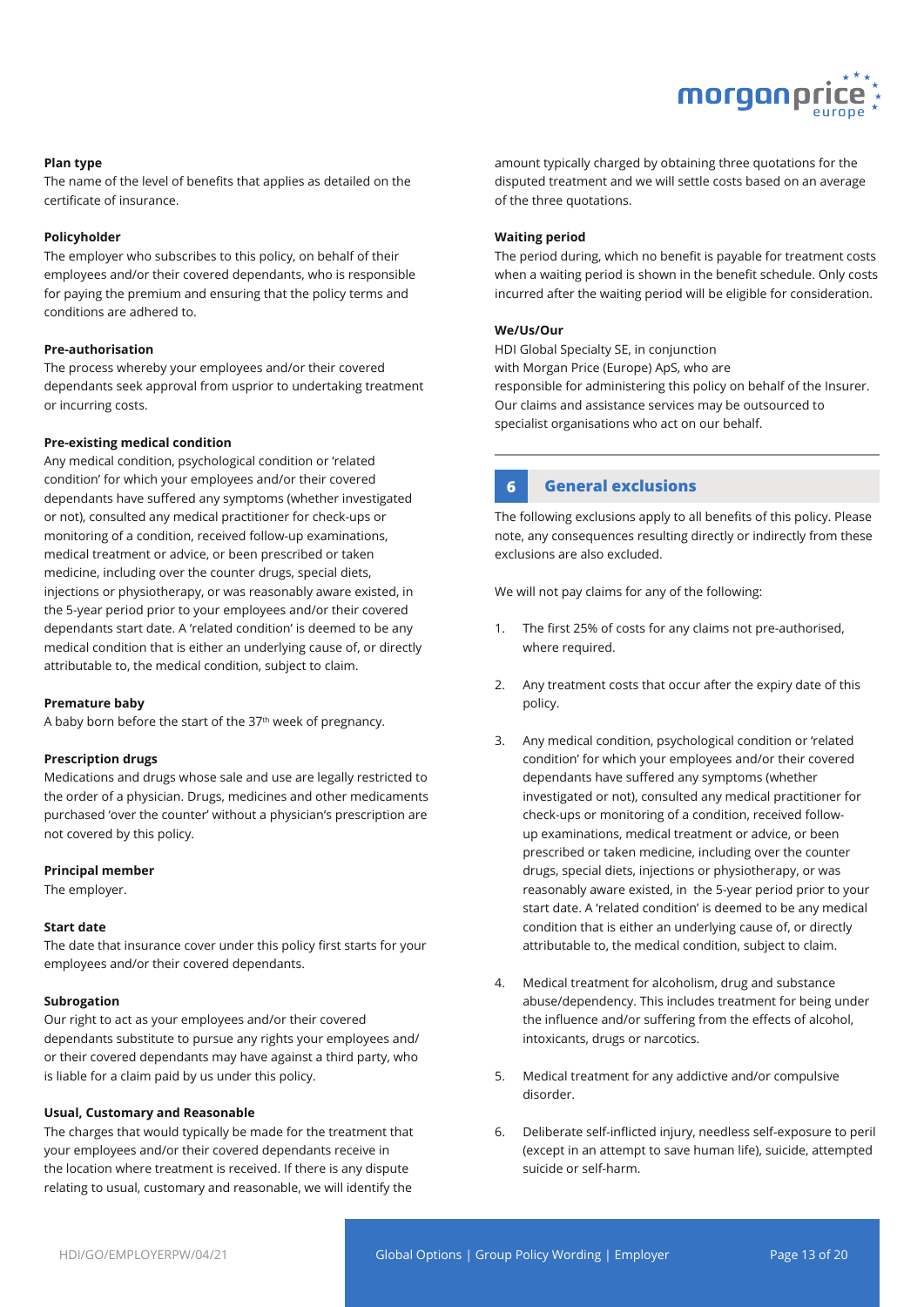

- 7. Dietary supplements, nutritional supplements, body-building supplements and substances, fibre, fatty acids, amino acids, vitamins, minerals and organic substances regardless as to whether prescribed by a physician, except as provided for under item 3H - Complementary Therapies and 2 Cancer Care Benefit
- 8. Contraception, sterilisations or its reversal (including vasectomy), fertilisation, impotence, venereal disease (including testing), sexually transmitted diseases, gender reassignment or any other form of sexual related condition.
- 9. Medical treatment for any form of assisted reproduction (including in vitro fertilisation) and its consequences, including any resulting pregnancy and childbirth, or complications of the assisted reproduction treatment, or complications of any resulting pregnancy and childbirth.
- 10. Any act that is fraudulent, illegal, criminal, deliberately careless or reckless on your employees and/or their covered dependants part.
- 11. Any claim arising in the course of travel undertaken against medical advice or where your employees and/or their covered dependants could have reasonably foreseen a medical condition would arise.
- 12. Any claims arising from air travel where employees and/or their covered dependants is more than 28 weeks pregnant.
- 13. Costs associated with medical treatment of a premature baby after the initial 2 months from date of birth.
- 14. Any claims arising from birth injuries or defects, congenital illness/abnormality.
- 15. Medical treatment for Human Immunodeficiency Virus (HIV) or HIV related illness, including Acquired Immune Deficiency Syndrome (AIDS) or AIDS related complex (ARC) and any similar infections, illnesses, injuries or medical conditions arising from these conditions.
- 16. Any treatment which is experimental and/or unproven. We deem this to be any treatment not recognised scientifically by the official government control agency of the country where treatment is received.
- 17. Any treatment and/or use of drugs/medicines not licensed by the official government control agency of the country where treatment is received or not used in accordance with their licensed indications.
- 18. Drug therapy and/or treatment provided by a physician, who is unlicensed in the country treatment is received.
- 19. Routine or preventative medicines, vaccinations of any kind and general health check-ups, unless specifically covered by the selected plan type.
- 20. Cosmetic surgery, cosmetic treatments or remedial surgery, whether or not for psychological purposes, except when required as a direct result of an illness, injury or accident.
- 21. Any claims arising from weight loss, weight problems or eating disorders, including removal of fat or other surplus body tissue.
- 22. Any claims arising from snoring, insomnia, sleep apnoea or sleeping disorders, including sleep studies or corrective surgery.
- 23. Surgery (other than laser treatment surgery performed by an ophthalmic surgeon) to correct short or long sight, or any other eye defect, unless caused as a result of an accident or medical condition.
- 24. Stem cell transplants for any medical condition, apart from the treatment of cancer where it is pre-authorised.
- 25. Medical treatment performed by a physician who is a relative of your employees and/or their covered dependants, unless previously approved by us.
- 26. Claims arising from racing, other than on foot, and all professional sports (By professional we mean sports for which you and/or your covered dependants are paid to take part).

However, we reserve the right to load for or exclude hazardous activities that must be disclosed on the application form.

- 27. Any claim arising when your employees and/or their covered dependants is under military authority or is engaged in activities involving the use of firearms or physical combat or in an area of military conflict, except in connection with tourist trips made on a private basis during leave.
- 28. Any expenses relating to 'search and/or rescue' operations to find your employees and/or their covered dependants in mountains, at sea, in the desert, in the jungle and similar remote locations.
- 29. Any expenses relating to an air/sea rescue operation or an evacuation/transfer from any off-shore structure or ship.
- 30. Any expense not specifically stated in this policy as being insured and any expenses, which exceed the individual benefit limits or overall maximum benefit of the plan type.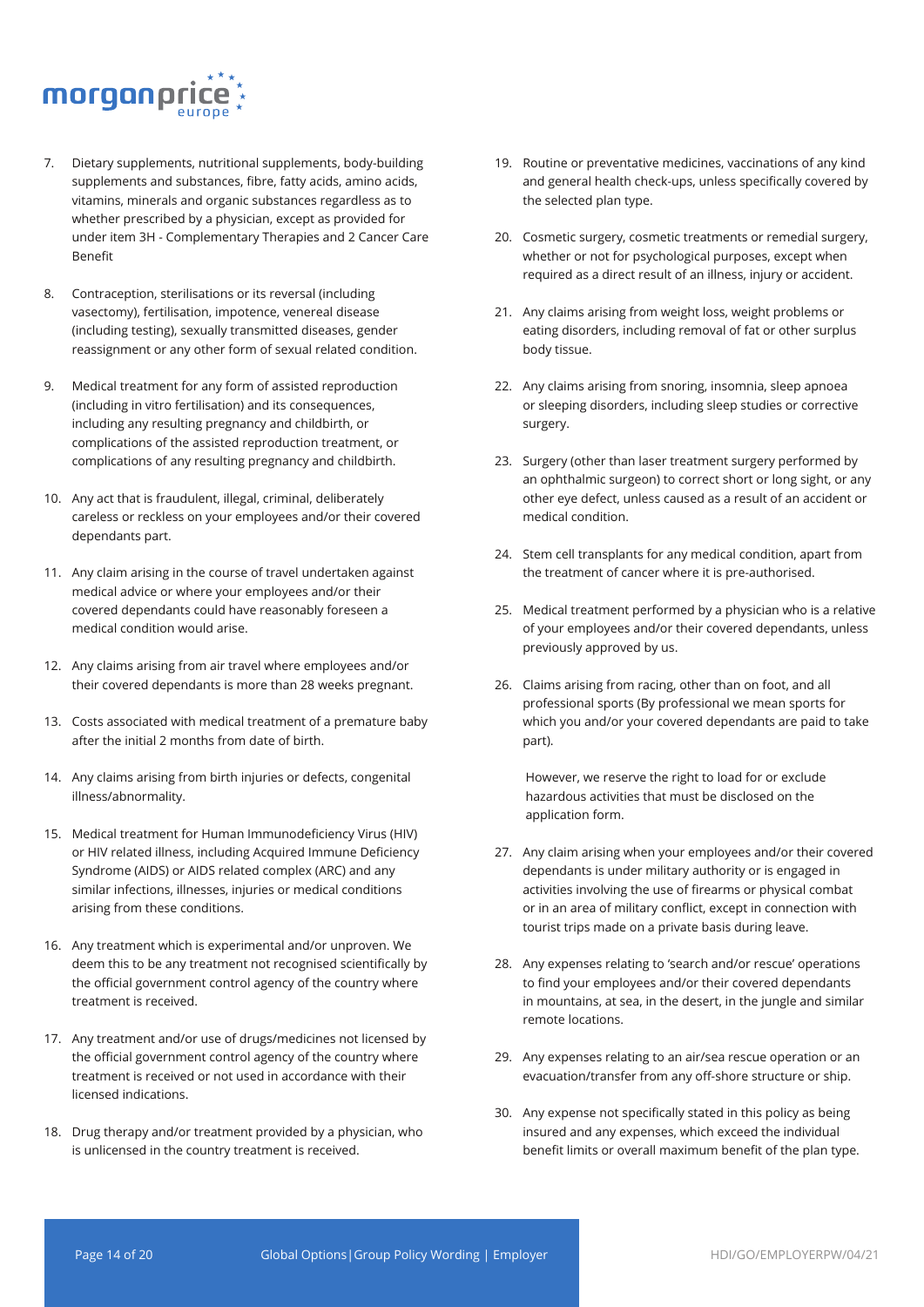

- 31. Any expenses where no supporting documents are available.
- 32. Any accounts, bills or invoices received by us more than 3 months after the date of treatment or the date the service was given.
- 33. Accommodation and medical treatment costs in a hospital where it has effectively become your employees and/or their covered dependants home, and where the admission is arranged wholly or partly for domestic reasons.
- 34. Accommodation and medical treatment costs in a nursing home, hydro spa, nature clinic, health farm, health spa, rest/ retirement/convalescent home or similar.
- 35. Medical treatment for learning difficulties, hyperactivity, attention deficit disorder, speech therapy, behavioural problems or development problems.
- 36. Any costs which are unnecessary, medically inappropriate or are over and above what is usual, customary and reasonable for the services provided. Usual, reasonable and customary will be for the area or country where treatment is received, not for the hospital itself.
- 37. Any claim in any way caused or contributed to, by the use or release or the threat thereof of any nuclear weapon or device, chemical or biological agent.
- 38. Any claims resulting from war, invasion, act of foreign enemy hostilities (whether war be declared or not), civil war, rebellion, revolution, insurrection, military or usurped power or, taking part in civil commotion or riot of any kind, except where injury is sustained as an innocent bystander.
- 39. Bodily injury or illness caused by an Act of Terrorism, except where such injury/illness is sustained as an innocent bystander, excluding any Act of Terrorism involving the use of nuclear weapons or devices, chemical or biological agents. For the purposes of this policy, an Act of Terrorism means an act, including but not limited to, the use of force or violence and/or the threat thereof, of any person or group(s) of persons whether acting alone or on behalf of or in connection with any organisation(s) or government(s), committed for political, religious, ideological or similar purposes or reasons including the intention to influence any government and/or to put the public or any section of the public, in fear.
- 40. Any expense which at the time of happening, is covered by any other existing insurance plan or state cover. If there is other cover in force, you must tell when you first contact us.
- 41. Costs which your employees and/or their covered dependants would have otherwise had to pay in any event.
- 42. Any loss arising from the medical services in this policy, unless negligence on our part can be demonstrated.
- 43. Any costs incurred where your employees and/or their covered dependants have travelled to a country/area, which the Government or Embassy, of their home country, have advised against travelling to.
- 44. Medical treatment related to podiatry and/or chiropody, including, but not limited to, bunions and ingrown toenails.
- 45. If your employees and/or their covered dependants wear glasses or contact lenses prior to the start date of this policy, replacement spectacles, contact lenses or laser eye surgery are excluded from cover.
- 46. Cover for replacement of existing crowns, inlays, fillings, bridges or missing teeth prior to the start date of this policy are excluded. These are classified as pre-existing.
- 47. Claims arising from the use of e-cigarettes.
- 48. No cover is provided under this policy if general medical advice has not been followed.
- 49. Costs for the provision of medical reports or completion of claim forms or translations.
- 50. Any motorcycle accident where a crash helmet has not been worn, whether or not it is required by law in the country of claim.
- 51. Any 'over the counter' drugs or medicines available without a physicians prescription.
- 52. Please note, no cover is available for implantation of any other organ either of a natural or artificial nature.

## **7 General policy administration**

#### **a. Commencement of cover**

Your employees and/or their covered dependants cover can start once we have accepted you and your employees and/or their eligible dependants application form and the first premium payment has been received by us, including any applicable taxes.

Your employees and/or their eligible dependants start date will be shown on the certificate of insurance. Your employees and/or their eligible dependants start date must be within 30 days from the date the application forms were signed.

We will provide you with a PDF of certificate of insurance, any relevant endorsements, a benefit schedule and a membership card(s), which includes details of the emergency claims contact details.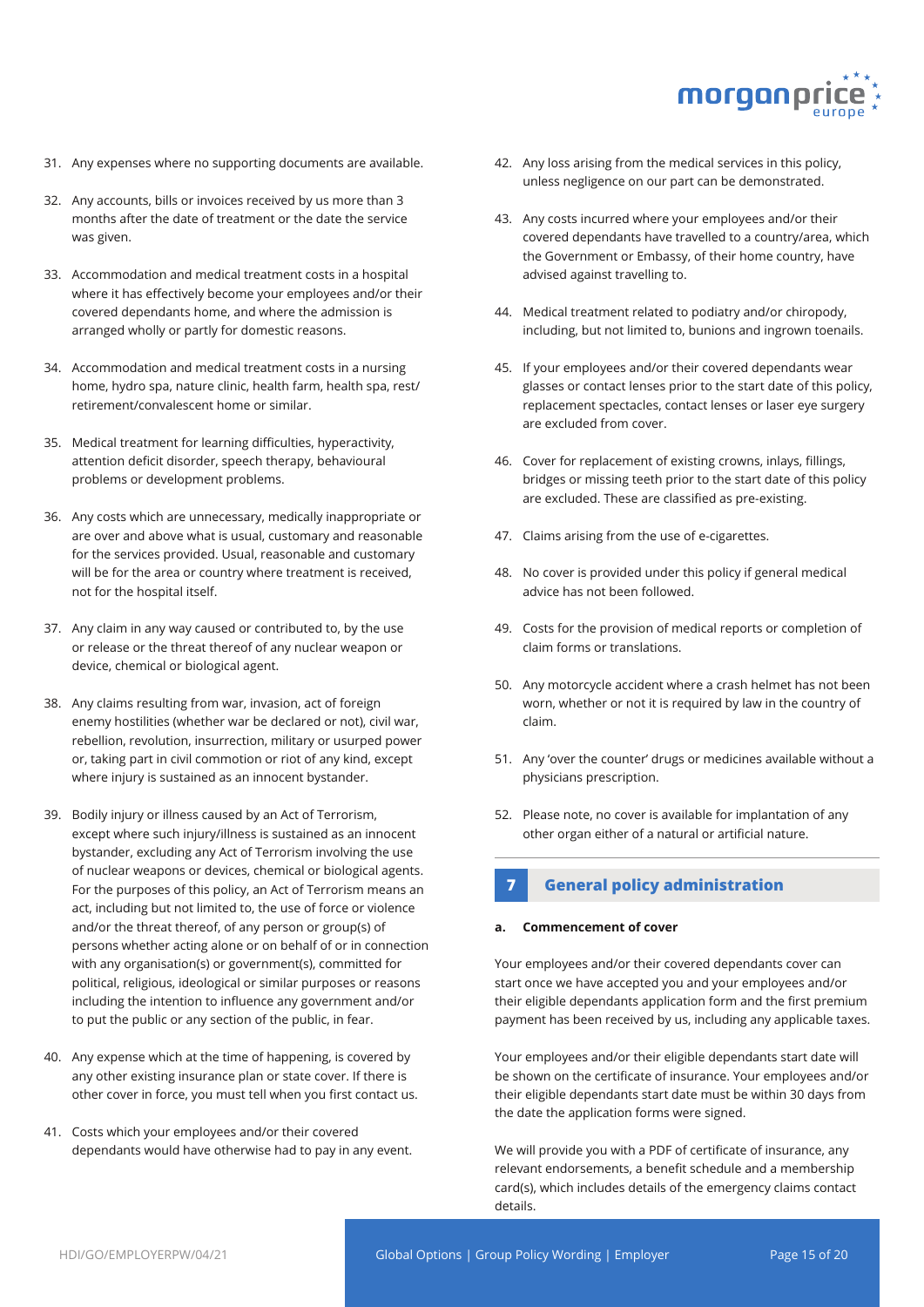

#### **b. Adding or removing your employees and/or their dependants**

Applications to add employees and/or their eligible dependants may be made at any time during the period of insurance, subject to payment of the required premium.

A healthy newborn child may be added to this policy from their date of birth, provided we received a completed application form from your employee and/or their covered dependant within 14 days of their date of birth. If your employee and/or their covered dependant notify us after this period, we will add the newborn child from the date we receive the completed application form, and not their date of birth. If the newborn has known medical conditions, these will need to be declared on an FMU application form and we will advise what cover we can offer.

Please note that submission of a claim under item 5 – Maternity Benefits, does not constitute formal notification for the newborn to be added to this policy. A completed application form is required.

If you wish to remove any of your employees and/or their covered dependants from this policy, you must make this request in writing. Removal will be made from the date that written notification is received.

#### **c. Maintaining cover**

Subject to satisfying any specific eligibility criteria and payment of the required premium, this policy will remain in force during the period of insurance and is renewable for successive 1-year periods at the prevailing terms, premium rates and benefits.

We will not cancel this policy because of either a deterioration in the health of your employees and/or their covered dependants or the number/value of claims your employees and/or their covered dependants make, unless we are prohibited by insurance law or legislation, or decide not to continue to underwrite this type of insurance in your employees and/or their covered dependants country of location.

If we decide to stop underwriting this policy, we shall give you as much notice as possible in writing prior to this policies next annual renewal date.

#### **d. Alterations to this policy**

We may change the premium rates, terms, conditions and benefits of this policy from time to time, but any such changes will not apply until the next annual renewal date first following the introduction of such changes.

No alteration or waiver of the terms, conditions and benefits of this policy shall be accepted unless it is in writing by one of our authorised company officials.

#### **e. Changing the plan type**

You may only apply to change the plan type at the annual renewal date of this policy. If we accept your application, we reserve the right to apply a variation in cover to any medical conditions, which pre-existed the date of such change.

You may change the geographical area during the period of insurance if your employees and/or their covered dependants relocate to a country of residence, which is located outside of the geographical area chosen at the start date or subsequent annual renewal date.

We reserve the right to apply a variation in cover to any medical conditions which pre-existed the date of such change.

#### **f. Policy duration and premium payment**

This is an annual contract, which is renewable each year, subject to the terms and conditions in force at the annual renewal date, and subject to payment of the applicable renewal premium.

All premiums are payable in advance of cover being provided under this policy. Premiums can be paid by bank transfer or by debit/credit card.

Premiums (and any applicable taxes) are payable monthly, quarterly, semi-annual or annually but this is an annual contract of insurance. If you elect to pay the premium in instalments, you will be charged an administration fee. You are still responsible for paying the entire annual premium, even if we have agreed you may pay by instalments. If we do agree you can pay by instalments then you must ensure the credit/debit card you supply is valid for the entire period of the policy year.

We reserve the right to withdraw frequency payment facilities and/or charge an administration fee for non-payment.

This policy will be cancelled if a payment date is missed, although we may subsequently reinstate cover if an outstanding payment is received within 30 days of its due date.

If we agree to reinstate cover, we reserve the right to apply revised underwriting terms to this policy.

If a premium is outstanding, any claims will be suspended and will not be settled until the outstanding premium is received by us.

If any premium is unpaid at the end of this 30-day period, we will cancel this policy from the date that the unpaid premium was due. Any outstanding premium will be deducted from the credit/debit card supplied.

Premiums are payable in the currency of this policy, which you elected at the start date of this policy.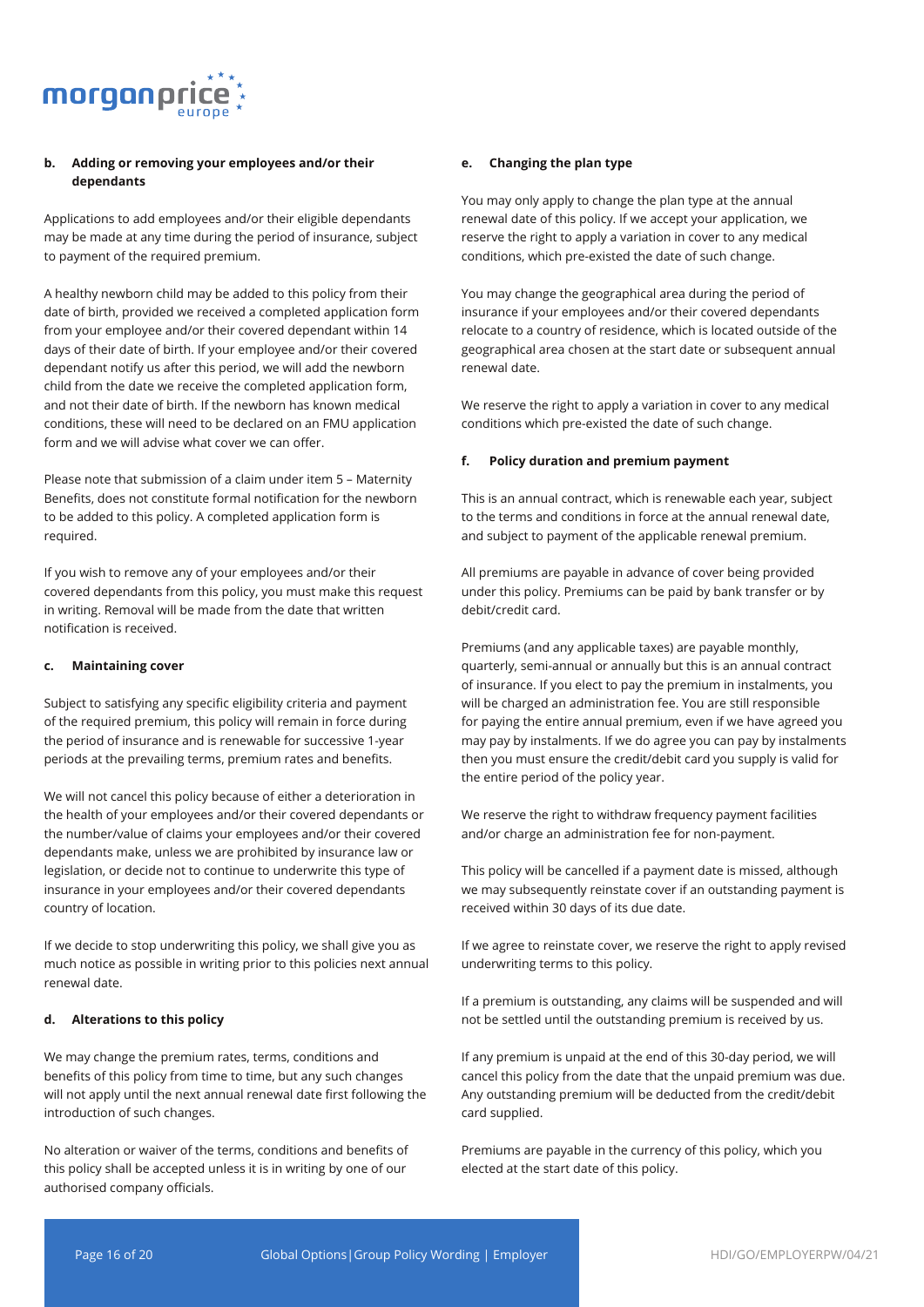

We reserve the right to alter premiums at any time but if we do so, the new premiums will not be effective until your annual renewal date.

We reserve the right to alter the amount of Insurance Premium Tax (IPT), government levies or other taxes as and when they change by law, and to apply them at the next premium due date.

If having purchased this policy, you decide that it does not meet your requirements, please return the policy documents to us within 14 days of receipt, together with written cancellation instructions. Provided no claims have been paid and/or preauthorisation has been given, we will refund any premium that you have paid.

#### **g. Temporary return to home country**

For nationals of the United States of America, cover can remain in force for temporary return and visits to your employees and/or their covered dependants home country up to a maximum of 90 days in total during each period of insurance, provided that your employees and/or their covered dependants home country is included within their selected geographical area. Your employees and/or their covered dependants policy will automatically terminate after 90 consecutive days in the United States of America – refer to "Termination".

For nationals of all other countries worldwide, there is no restriction for temporary return and visits to your employees and/ or their covered dependants home country, provided their home country is included within your employees and/or their covered dependants selected geographical area.

Where your employees and/or their covered dependants home country falls outside of their selected geographical area, please refer to Item 8 – Emergency Out of Area Treatment.

## **h. Cancelling this policy**

If you cancel this policy at any other time, you must give us 14 days notice in writing at the address shown on this policy documentation. We will cancel this policy from the date of receipt of such instruction or from a future date. Under no circumstances will we back date any cancellation requested by you.

Once we have received your cancellation notification and provided no claims or pre-authorisations have been put in place in the current 12-month period of insurance, a pro-rata refund may be applicable. If a claim has been made, then no refund will be due and any outstanding instalment premiums remain payable.

If you cancel this policy, we reserve the right to charge an administration fee of £/€/\$30.

We will not cancel this policy because of eligible claims made by your employees and/or their covered dependants. We reserve the right to cancel this policy at any time if your employees and/or their covered dependants have:

- Misled us by misstatement or concealment or failed to answer any question about this policy honestly and fully; or
- Made or attempted to make a false or fraudulent claim or if any employee and/or their covered dependants uses any methods to try to make a fraudulent claim; or
- If you fail to pay the premium due.

## **i. Termination**

This policy will automatically end in any of the following situations:

- Failure to pay the premium on the date due. At our absolute discretion, we may reinstate the cover if the outstanding premiums are paid to us in full, although we reserve the right to apply revised underwriting terms to this policy.
- Where your employees and/or their covered dependants have acted in a fraudulent manner or deliberately claimed benefit either directly or indirectly, to obtain unreasonable pecuniary advantage, which is to our detriment.
- For nationals of the United States of America only, 90 days after your employees and/or their covered dependants return to their home country. This 90-day period shall be reduced by the number of days that have already been spent on temporary return and visits to the United States of America during the period of insurance. If there are less than 90 days to run until the expiry date, then cover shall cease on the expiry date.

On termination of this policy for whatever reason, our liability will immediately cease.

#### **j. Death of an employee and/or their covered dependants**

Should an employee and/or their covered dependant die during the period of insurance, any dependants who are insured can continue to be covered for the remainder of the period of insurance at your discretion.

#### **k. Other insurance**

If there is any other insurance covering any of the benefits that are provided under your employees and/or their covered dependants policy for which a claim is made, then your employees and/or their covered dependants must disclose this to us at the time of submitting the claim.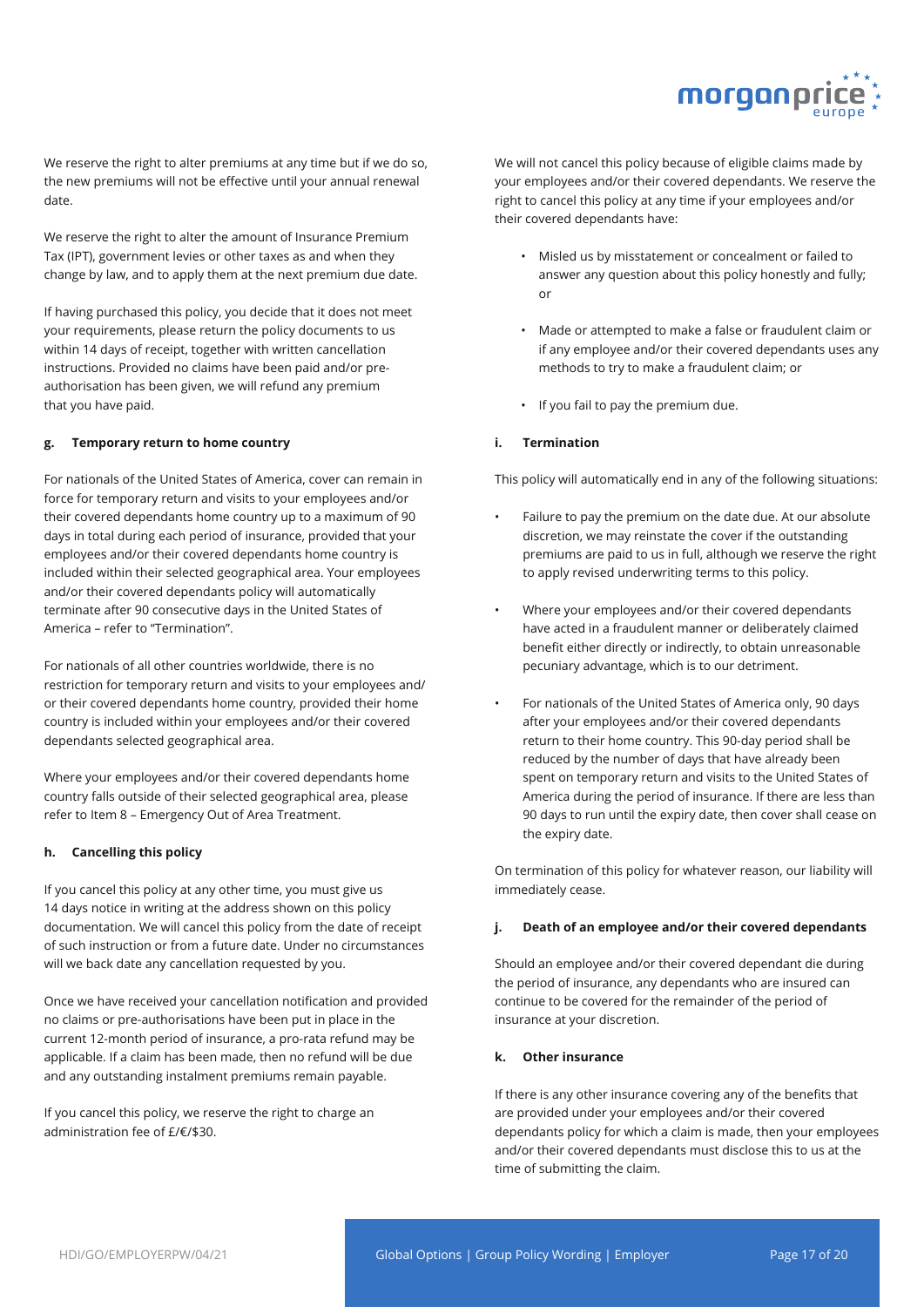

In these circumstances, we will not be liable to pay or contribute more than our proper rateable proportion.

If it transpires that your employees and/or their covered dependants have been paid for all or some of the claim costs by another source or insurance, we have the right to a refund from your employees and/or their covered dependants. We reserve the right to deduct such refund from your employees and/or their covered dependants from any impending or future claim settlements, or to cancel this policy from the start date or subsequent annual renewal date without a refund of premium.

#### **l. Subrogation**

If someone else is responsible, we may take court action in your employees and/or their covered dependants name to recover any claims we have paid. We will pay for the cost of taking this action and it will be for our benefit. Your employees and/or their covered dependants are not authorised to admit liability for any eventuality or give a promise of undertaking to anyone, which binds the Insured, an Insured Person(s), or Us.

#### **m. Help and intervention**

Our help and intervention depends upon, and is subject to, local availability and has to remain within the scope of national and international law and regulations. Our intervention depends upon us obtaining the necessary authorisations issued by the various competent authorities concerned.

#### **n. Compliance**

Your employees and/or their covered dependants full compliance with the terms and conditions of this policy is necessary before a claim will be paid.

#### **o. Governing law**

This contract of insurance shall be governed and construed in accordance with English law unless we agree otherwise. Even if your documents have been provided to you in a different language to English, the English law and wording overrides any translated documents. The courts of England and Wales alone shall have jurisdiction in any dispute.

## **8 How to make a complaint**

If you feel we have not provided the level of service you expected, please follow the procedures outlined below:

We consider a complaint to be any oral or written expression of dissatisfaction from a customer to an employee of Morgan Price (Europe) ApS, in connection with the provision of, or failure to provide, a service to the customer.

You can notify us by telephone, face-to-face or in writing.

**Complaints Department Morgan Price (Europe) ApS Nybrogade 18 3. 1203 Kobenhavn K Denmark**

#### **Email: info@morgan-price.eu**

**Tel: +44 (0) 1379 646730**

#### **How we deal with your complaint:**

- We will always respond in a courteous manner and we aim to resolve complaints within 3 business days following receipt (e.g. received Monday 10:00am, aim to resolve by Thursday 5:30pm).
- Occasionally, for more complex cases we need additional time to investigate the concerns raised. In such cases, we aim to acknowledge the complaint within 5 business days, providing the name of the person dealing with it, as well as an indication of when to expect the matter to be concluded.
- If we cannot resolve the matter within 8 weeks we will write explaining why and point out the next steps available to you (i.e. referring your complaint to the Financial Ombudsman Service).
- If more than 8 weeks from the date of your complaint has passed and you have not received a final response, or you are dissatisfied with the final response you received (at any stage of the process), you can refer your complaint to the Financial Ombudsman Service (contact details are shown below).

#### **How we will respond to your complaint:**

- If we can resolve your complaint within 3 business days following receipt, you will be sent a summary resolution communication, which will confirm the matter has been resolved and details of the Financial Ombudsman Service.
- Where we have been unable to resolve the complaint within 8 weeks, we will write to you formally providing details of our investigation and outcome. This response will explain our position clearly and in plain language. The response will also detail your rights to refer your complaint to the Financial Ombudsman Service.
- If we agree to pay any redress or compensation, we will do so promptly.

Where we have reasonable grounds to be satisfied that another firm is solely or jointly responsible for the issues raised, the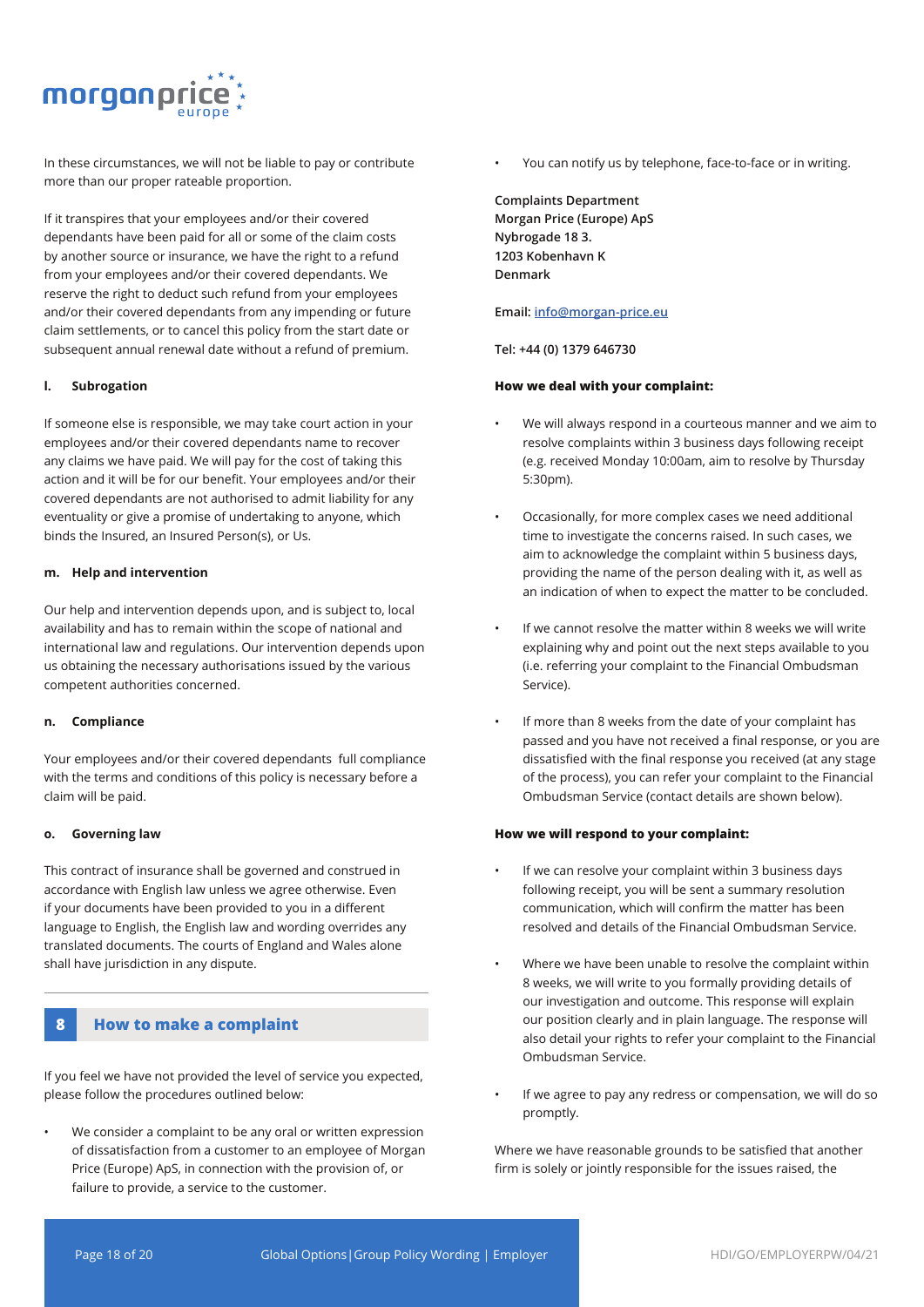

complaint will be referred to them promptly on your behalf. We will inform you of the referral, provide their contact details and follow the matter up with them to make sure your concerns are properly addressed.

We expect that the majority of complaints will be quickly and satisfactorily resolved at this stage, but if you are not satisfied you can take the issue further.

#### **If you remain dissatisfied with our response:**

## **1) For Service or Administration Complaints Relating to Morgan Price**

Having received our final response, if you remain dissatisfied, you may be eligible to refer your complaint to the Financial Ombudsman Service. This service is free of charge.

Visit their website at: www.financial-ombudsman.org.uk

Call on 0800 023 4567 or 0300 123 9123 from within the UK, or +44 207 964 0500 from outside the UK,

Write to them or visit them at: Financial Ombudsman Service, Exchange Tower, London, E14 9SR United Kingdom

Email them at: complaint.info@financial-ombudsman.org.uk

You can find out more information by following the link here: www.financial-ombudsman.org.uk/publications/ordering-leaflet/ leaflet

Please note that if you wish to refer this matter to the Financial Ombudsman Service, you must do so within 6 months of the final decision.

You must have completed the above procedure before the Financial Ombudsman Service will consider your case.

#### **2) For Product or Claims Related Complaints**

Please put full details of your complaint in writing and send to:

**Complaints Officer HDI Global Specialty SE Podbielskistraße 396, 30659 Hannover, Germany**

**or send an email to complaints@hdi-specialty.com**